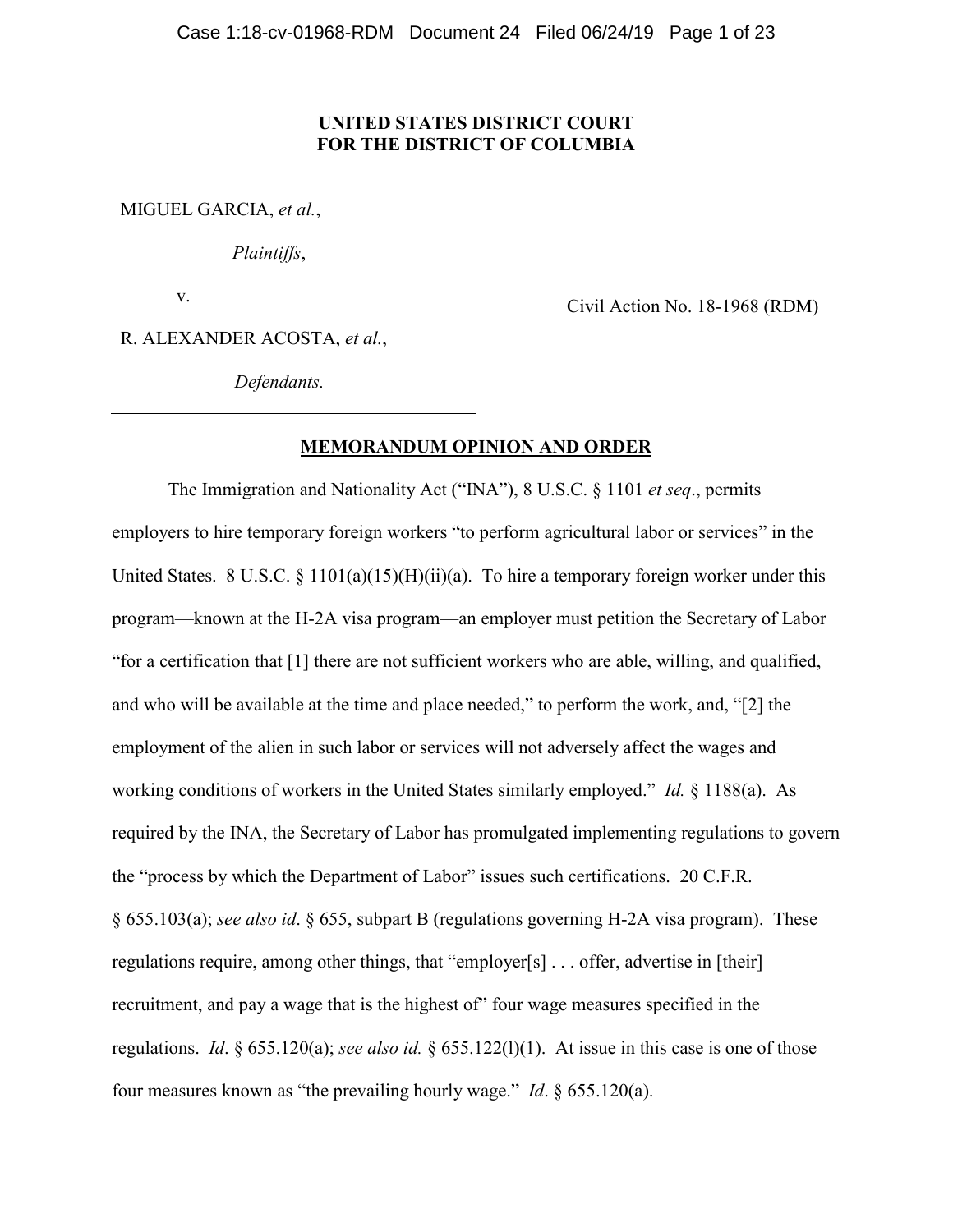### Case 1:18-cv-01968-RDM Document 24 Filed 06/24/19 Page 2 of 23

Plaintiffs—four agricultural workers and a farmworkers labor union—bring this action against the Secretary of Labor and the Department of Labor (collectively, "the Secretary") under the Administrative Procedure Act ("APA"), 5 U.S.C. § 701 *et seq.* They allege that the Secretary has a policy and practice of certifying employers to hire H-2A workers at wages lower than the applicable prevailing wages, *see, e.g*., Dkt. 1 at 15 (Compl. ¶ 57), and they challenge the grant of five specific certifications, *see id.* at 14–15 (Compl. ¶¶ 51–53). Plaintiffs contend that the Secretary's policy and practice of granting certifications that fail to comply with the existing regulations constitutes a *de facto* amendment to the regulations, without observance of the APA's notice and comment procedures, and that this policy and practice and the Secretary's decision to issue the five specific certifications is arbitrary and capricious and contrary to the Department's own regulations.

The matter is before the Court on Defendants' motion to dismiss for lack of subjectmatter jurisdiction, or, in the alternative, to transfer the case to the U.S. District Court for the Northern District of Illinois or to stay the case. Dkt. 9. Defendants argue that the case should be dismissed because Plaintiffs' challenges to the five specific certifications are moot and their policy and practice claims are unripe. *Id.* at 17–22. If the Court declines to dismiss the action, Defendants request that the Court transfer the case to the Northern District of Illinois—where the Department of Labor's Chicago National Processing Center is located—or, at the very least, stay the case to provide the Secretary with time to initiate a rulemaking to "modernize" the H-2A visa program. *Id.* at 22–26. For the reasons explained below, the Court will grant in part and deny in part Defendants' motion to dismiss. The Court will grant the motion to dismiss with respect to Plaintiffs' wrongful certification claims and will deny the motion with respect to Defendants'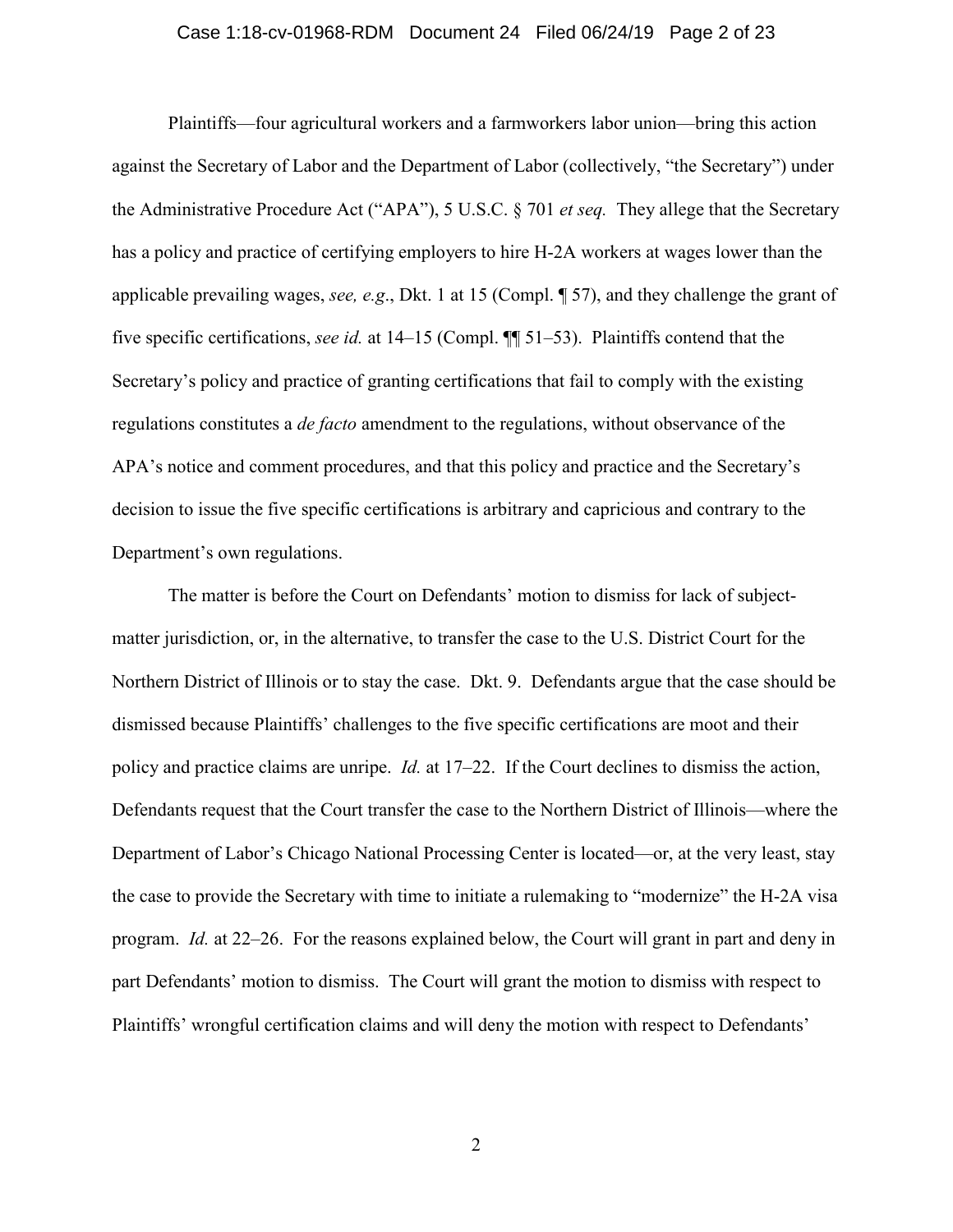### Case 1:18-cv-01968-RDM Document 24 Filed 06/24/19 Page 3 of 23

policy and practice claims. The Court will also deny Defendants' motion to transfer or to stay the case.

### **I. BACKGROUND**

### **A. Statutory and Regulatory Background**

Congress created the H-2A visa program to address temporary shortages of agricultural labor in the United States. *See* 8 U.S.C. § 1101(a)(15)(H)(ii)(a). The program, named after the INA provision authorizing its existence, is jointly administered by the Department of Labor and the United States Citizenship and Immigration Services, a component of the Department of Homeland Security. *See Mendoza v. Perez*, 754 F.3d 1002, 1007 (D.C. Cir. 2014). Before hiring H-2A workers, an employer must obtain a certification from the Secretary of Labor establishing that (1) there is a shortage of U.S. workers who are "able, willing, and qualified" to "perform the labor or services" at issue and that (2) "the employment of [foreign workers] in such labor or services will not adversely affect the wages and working conditions" of similarly situated U.S. workers. 8 U.S.C. § 1188(a)(2); *see also* 20 C.F.R. § 655.103(a). "Only after obtaining [the Secretary's] certification may the employer petition the United States Citizenship and Immigration Services to classify a specific foreign worker as an H-2A temporary worker." *Mendoza*, 754 F.3d at 1007.

The Secretary has promulgated regulations governing the H-2A visa certification process. *Id.* at 1008 (citing 20 C.F.R. § 655, subpart B). Those regulations assign the authority to issue temporary foreign labor certifications to the Department of Labor's Office of Foreign Labor Certifications ("OFLC"). *See* 20 C.F.R. § 655.101 ("The determinations [shall be] made by the OFLC Administrator who, in turn, may delegate this responsibility to designated staff members; e.g., a Certifying Officer (CO)."). To "ensure that the employment of H-2A workers does not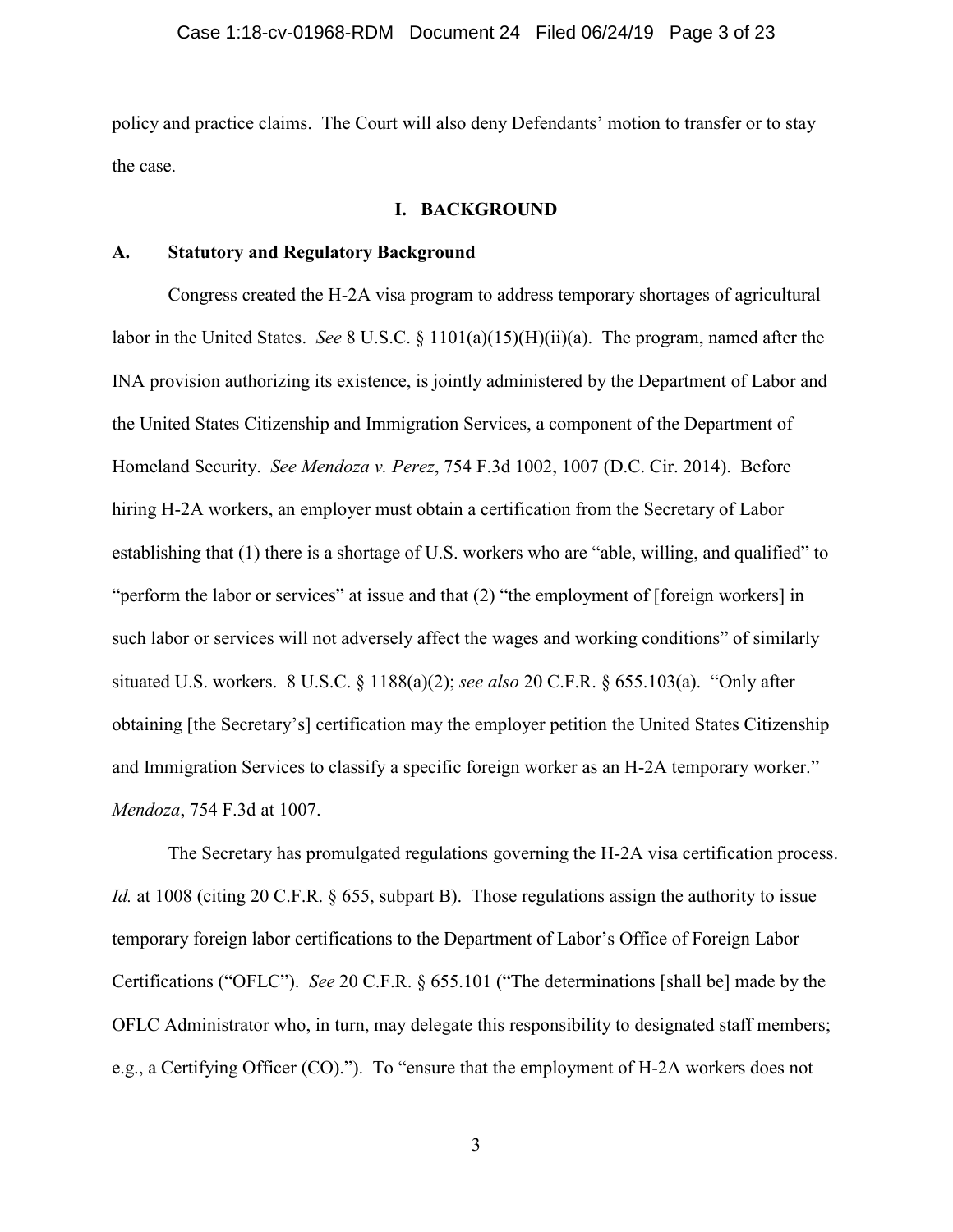### Case 1:18-cv-01968-RDM Document 24 Filed 06/24/19 Page 4 of 23

'adversely affect the wages and working conditions' of domestic workers," the regulations specify "minimum wages and working conditions" for jobs under the H-2A visa program. *Hispanic Aff. Project v. Perez*, 141 F. Supp. 3d 60, 64 (D.D.C. 2015) (citing *Mendoza*, 754 F.3d at 1008)); *see also* 20 C.F.R. § 655.122. The regulations were last amended in 2016. *See, e.g.*, 20 C.F.R. § 653.501 (effective Oct. 18, 2016).

At issue in this case is the "Offered Wage Rate" provision of the regulations, which requires employers participating in the H-2A visa program to "offer, advertise in [their] recruitment, and pay" workers the highest of four wages:

[1] the [Adverse Effect Wage Rate] ("AEWR")], [2] the prevailing hourly wage or piece rate, [3] the agreed-upon collective bargaining wage, or [4] the Federal or State minimum wage, except where a special procedure is approved for an occupation or specific class of agricultural employment.

20 C.F.R. § 655.120(a); *see also id.* § 655.161(a) (prohibiting OFLC from certifying an employer who is not in compliance with the Offered Wage Rate provision). Three of the wage measures are not at issue in this case: the "AEWR," which is defined as the "annual weighted average hourly wage for field and livestock workers (combined) in the [s] tates or regions" for which it is calculated (as reported by the U.S. Department of Agriculture), *id.* § 655.103(b), the "agreedupon collective bargain wage," and "[f]ederal or [s]tate minimum wage," neither of which is defined.

This case focuses on the remaining wage measure: "the prevailing hourly wage." The regulations define "prevailing wage" to mean the "wage established pursuant to 20 C.F.R. [§] 653.501(d)(4)." *Id.* § 655.103(b). Prior to the 2016 amendments, § 653.501(d)(4) provided that "[n]o local office shall place a job order seeking workers to perform agricultural . . . processing into interstate clearance unless . . . [t]he wages and working conditions offered are not less than the prevailing wages and working conditions among similarly employed agricultural workers in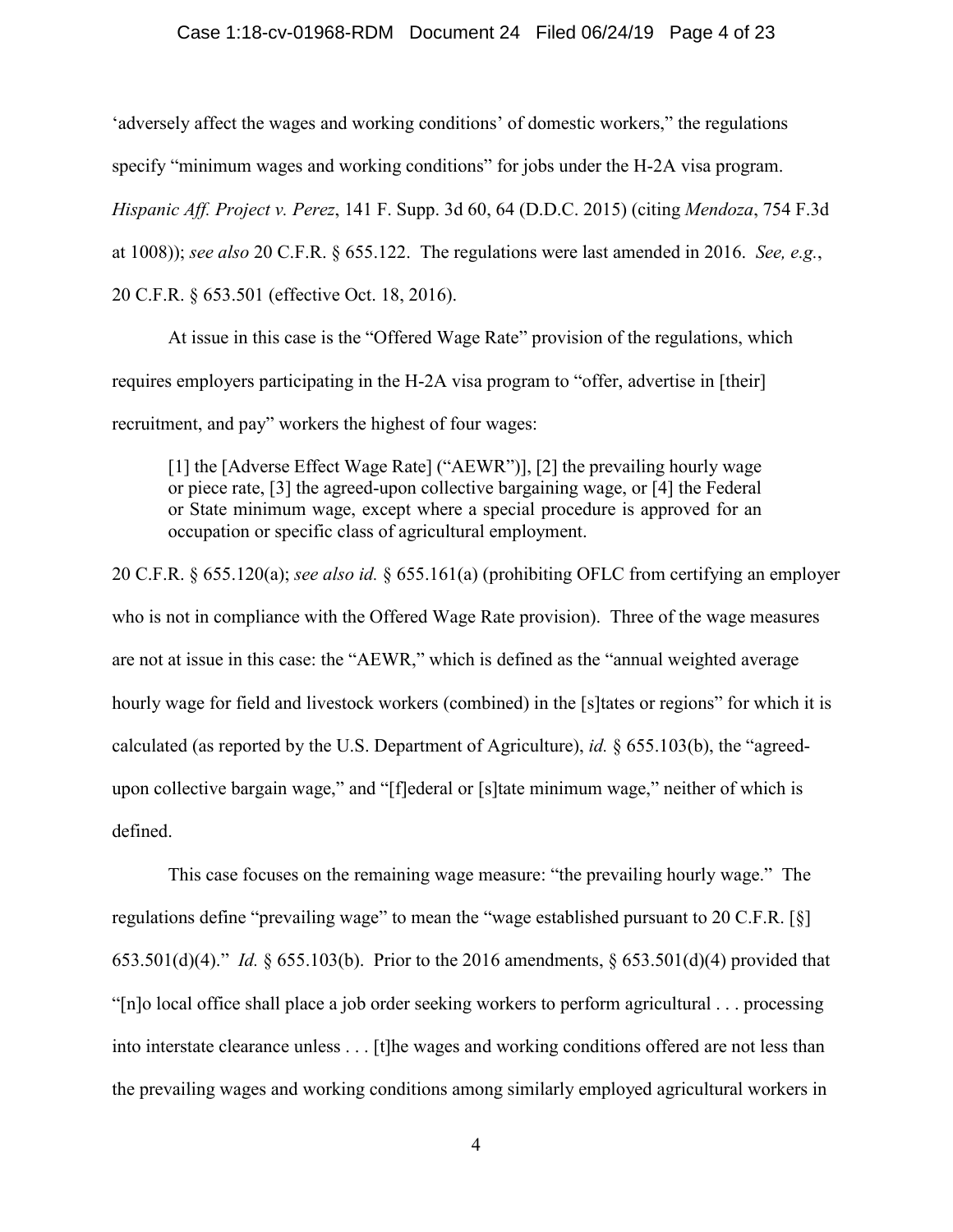#### Case 1:18-cv-01968-RDM Document 24 Filed 06/24/19 Page 5 of 23

the area of intended employment." 20 C.F.R.  $\S 653.501(d)(4)$  (2016). What was once § 653.501(d)(4), however, has now been relocated to § 653.501(c)(2)(i). That provision now asserts, in relevant part, that state workforce agencies ("SWAs") must ensure that "[t]he wages and working conditions offered are not less than the prevailing wages and working conditions among similarly employed farmworkers in the area of intended employment or the applicable Federal or State minimum wage, whichever is higher." 20 C.F.R. § 653.501(c)(2)(i) (2019).

## **B. Factual Background**

Plaintiffs are four U.S. agricultural workers and an agricultural labor organization. Dkt. 1 at 3 (Compl. ¶ 5). The individual plaintiffs—Miguel Garcia, Alberto Olvera Gomez, Jose Botella Avila, and Gerard Princilus—are lawful permanent residents of Texas, Arizona, and Florida, who travel to "agricultural businesses across the country" to obtain "temporary agricultural employment." *Id.* at 4–5 (Compl. ¶¶ 8–12). Each alleges that he would have sought and accepted work from at least one of the five employers whose certifications are at issue if that employer had paid the "prevailing wage," instead of the lower wage certified by the Secretary. *Id.* at 10–13 (Compl.  $\P$  33, 36, 39, 42, 45). Plaintiff Farm Labor Organizing Committee ("FLOC") is "a farmworker labor union, with nearly 8,000 members throughout the eastern half of the United States," "[m]any" of whom are "Mexican nationals participating in the H-2A guestworker program." *Id.* at 5 (Compl. ¶ 13). FLOC alleges that its members "are being paid a wage lower than that required by the Offered Wage Rate provision" of the H-2A regulations. *Id.*  Together, the individual plaintiffs and FLOC challenge the Secretary's "policy and practice" of disregarding the "prevailing wage" when certifying H-2A employers, and they challenge five specific certifications, which, they say, permitted the employers to "offer[] a wage rate lower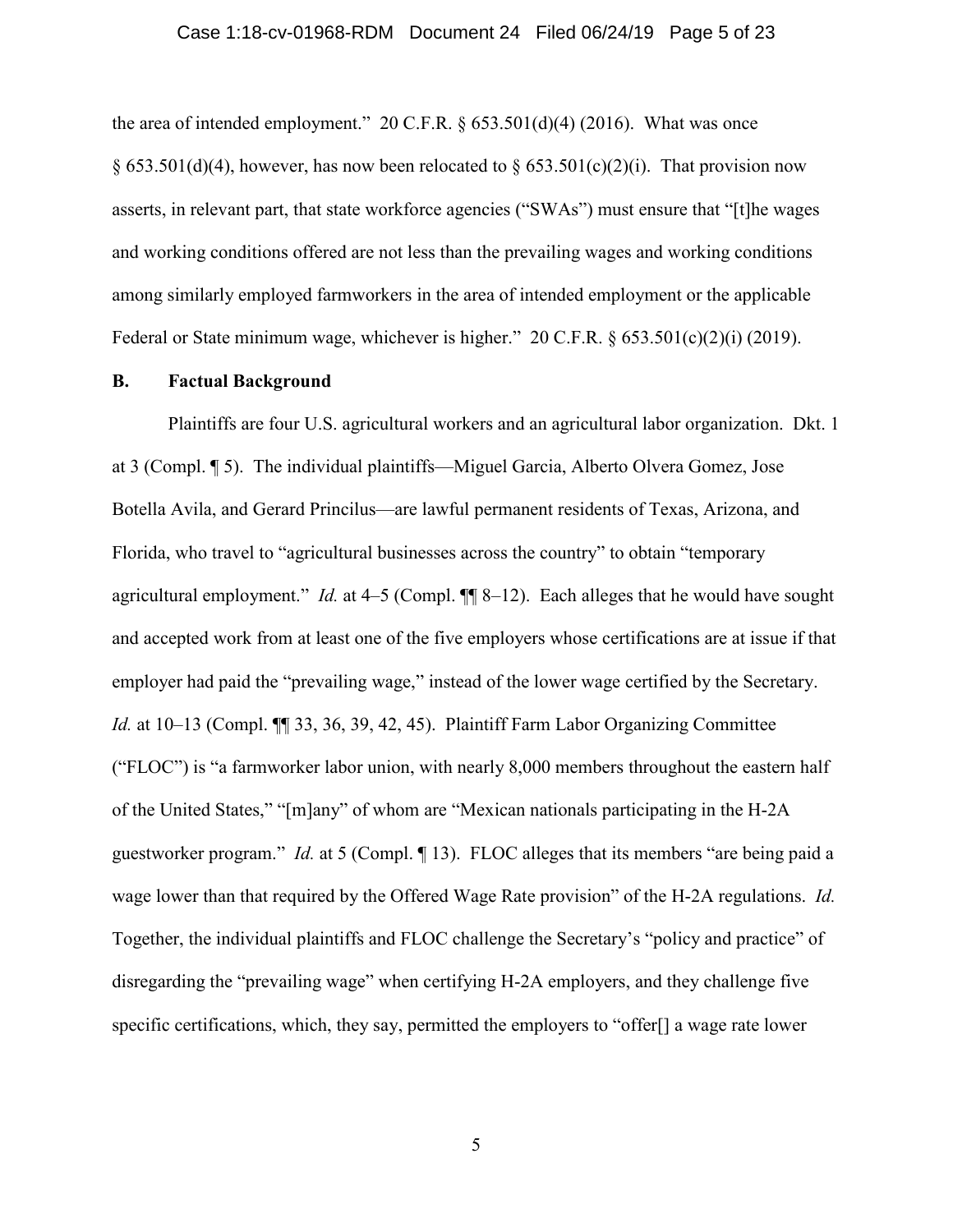### Case 1:18-cv-01968-RDM Document 24 Filed 06/24/19 Page 6 of 23

than the prevailing wage," in violation of the Offered Wage Rate provision. *Id.* at 3 (Compl.  $\P(4)$ .

# 1. *Plaintiffs' Policy and Practice Claims*

The complaint asserts five claims under the APA, three of which concern the Secretary's alleged "policy and practice" of disregarding the "prevailing wage" rate when issuing H-2A certifications. Dkt. 1 at 15–17 (Compl. ¶¶ 57–65) (hereinafter the "policy and practice claims"). Plaintiffs allege that the Secretary has adopted "a policy of deferring to surveys conducted by . . . SWAs . . . to determine the prevailing wage" and that, "[w]here an SWA does not conduct a wage survey, or where the SWA issues 'no finding' as to a prevailing wage rate," the Secretary "grants temporary employment certifications without determining the prevailing wage and without applying the prevailing wage element of the Offered Wage Rate provision." *Id.* at 8–9 (Compl. ¶¶ 27–28). As a result, in the absence of an SWA's determination of the "prevailing wage," the Secretary permits employers to pay workers the highest of three wages: "the legal state or [f]ederal minimum, the agreed-upon collective bargaining wage rate[,] or the [AEWR]." *Id.* (Compl. ¶ 29). Plaintiffs allege that, "[p]ursuant to this policy and practice, [the Secretary] has granted hundreds of temporary labor certifications where the offered wage rate is lower than the prevailing wage rate, as calculated by [the Department of Labor's] Bureau of Labor Statistics based on its [Occupational Employment] [S]urvey." *Id.* (Compl. ¶ 30).

Plaintiffs allege (1) that the Secretary's "policy and practice" is "contrary to the Offered Wage Rate provision," *id.* at 15 (Compl. ¶ 57); (2) that the "policy and practice" is "arbitrary and capricious because it reflects a failure to consider an important, relevant, and statutorilymandated factor," *id.* at 16 (Compl. ¶ 61); and (3) that the "policy and practice . . . constitutes a de facto rule" allowing the Secretary "to grant temporary employment certifications without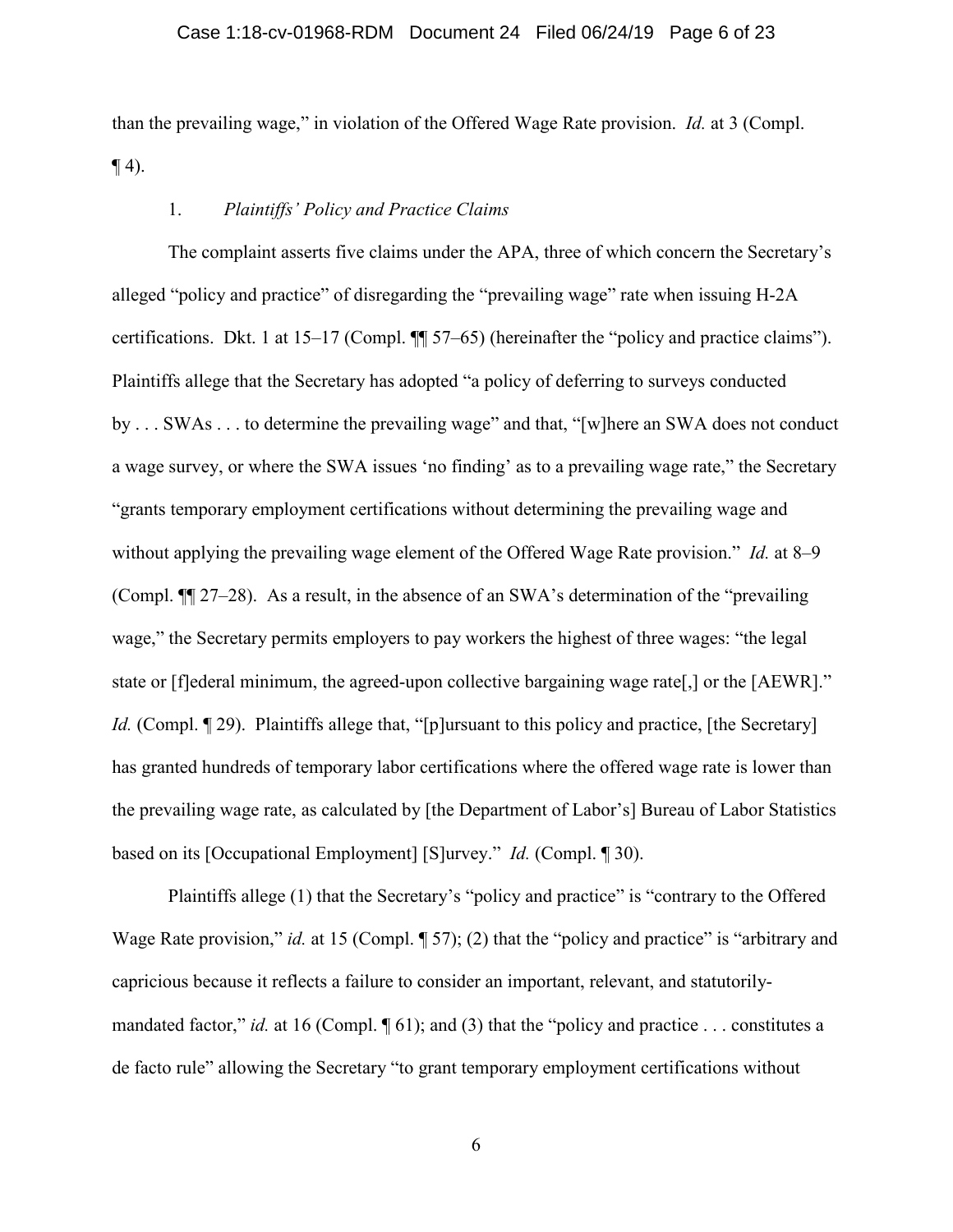regard to the prevailing wage," *id.* at 16–17 (Compl. ¶¶ 62–63), which the agency adopted without "comply<sup>[ing]</sup> with the rulemaking requirements of the APA," *id.* at 17 (Compl. 164). By way of relief, Plaintiffs ask the Court to declare that the Secretary's policy and practice "violates the APA" and to enjoin the Secretary from granting H-2A certifications that do not comply with "the wage requirements of the INA and its implementing regulations" or that "offer[] a wage lower than the prevailing wage rate." *Id.* at 17–18 (Compl. Prayer).

## 2. *Plaintiffs' Wrongful Certification Claims*

Plaintiffs' remaining two claims challenge the Secretary's certification of five employers for the 2018 season: McCabe Agribusiness, Inc. (Montana), Peri & Sons Farms, Inc. (Nevada), Daniels Produce, LLC (Nebraska), United Agronomy, LLC (North Dakota), and Del Valle Fresh, Inc. (South Carolina). *Id.* at 9–12 (Compl. ¶¶ 31, 34, 37, 40, 43) (hereinafter "the wrongful certification claims"). Plaintiffs allege that each of these five employers applied for a temporary foreign labor certification with a wage that was lower than the "prevailing wage," "as calculated by the Occupational Employment Survey ["OES"] and published on the OFLC's own website." *Id.* They further allege that, "[b]y approving each of the five job orders discussed above, [the Secretary] has both caused lower wages to be offered for those jobs and adversely affected the wages for U.S. workers in other jobs in those industries and states." *Id.* at 13 (Comp. ¶ 46). The individual plaintiffs allege that the lower wages deterred them from applying for and accepting these jobs—for which they were otherwise qualified—and that they would have applied if offered the prevailing wage. *Id.* at 10–13 (Compl. ¶¶ 33, 36, 39, 42, 45); *see also*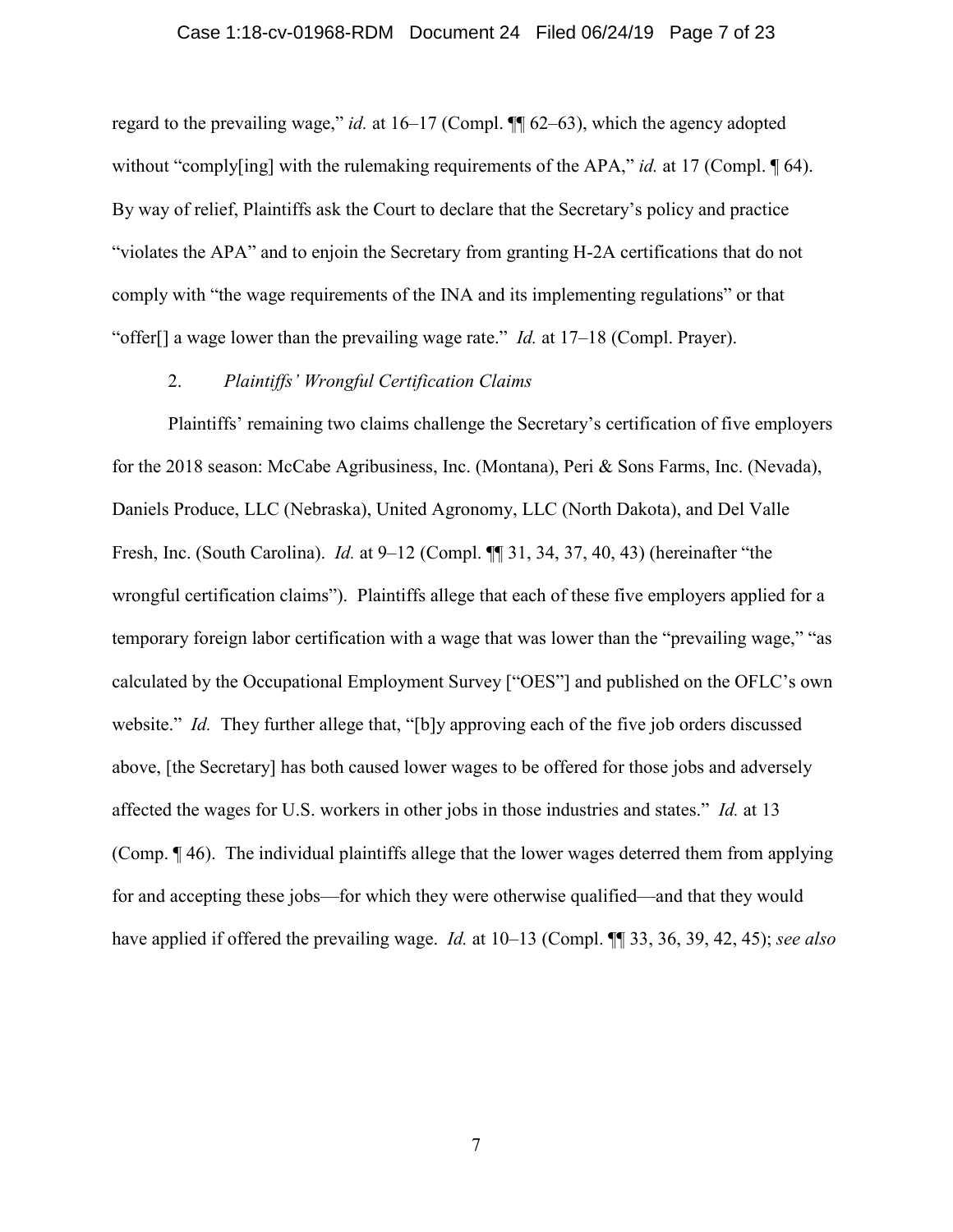Dkt. 11-1 at 2 (Avila Decl. ¶ 8); Dkt. 11-2 at 2 (Gomez Decl. ¶ 8); Dkt. 11-3 at 2 (Princilus Decl.  $\P$  8).

Plaintiffs allege that the Secretary's "grant of each of the five wrongful certifications . . . was contrary to law," Dkt. 1 at 14 (Compl. ¶ 51), and arbitrary and capricious, *id.* at 15 (Compl. 154). By way of relief, Plaintiffs ask the Court to declare the Secretary "violated the APA by granting the five wrongful certifications" and to "declare unlawful and [to] set aside the wrongful certifications" themselves. *Id.* at 17 (Compl. Prayer).

### **C. Procedural Background**

Plaintiffs filed suit in August 2018. Dkt. 1. In October 2018, Defendants moved to dismiss this action for lack of subject-matter jurisdiction, Dkt. 9-1 at 17–22, and moved, in the alternative, to transfer the case to the U.S. District Court for the Northern District of Illinois, *id.*  at 22–24, or to stay the case pending issuance of a proposed rule, "which could substantially affect the entire nature of the case," *id.* at 25. Before the Court could rule on the motion, Defendants filed a notice of administrative action informing the Court that the Department had "submitted its Notice of Proposed Rulemaking [("NPRM")], regarding the H-2A non-immigrant visa program . . . to the Office of Information and Regulatory Affairs ('OIRA') on January 28, 2019." Dkt. 20 at 1. The ninety-day period for OIRA's review was set to expire on April 28, 2019, subject to a "one-time" extension of "no more than 30 days." *Id.* To date, the Secretary has yet to publish the contemplated NPRM, nor has he provided the Court with an update regarding its status.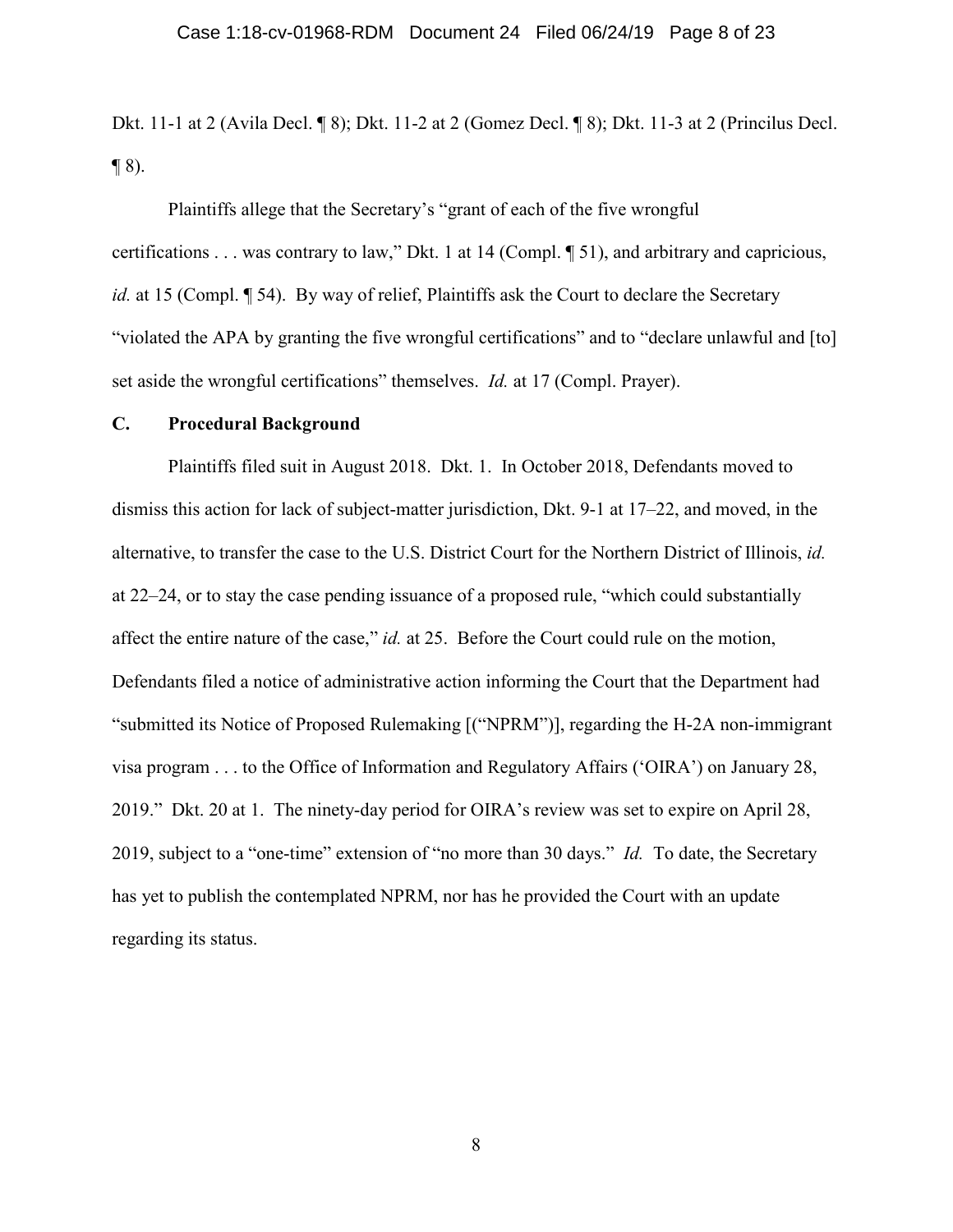## **II. ANALYSIS**

### **A. Motion to Dismiss**

Defendants contend that the Court lacks subject-matter jurisdiction because Plaintiffs' wrongful certification claims are moot and because Plaintiffs' challenges to the Secretary's policy and practice are unripe. Dkt. 9-1 at 17–22. "At the motion to dismiss stage, courts assess justiciability based in part on 'the theory of injury presented in the complaint' and 'the facts alleged in support of the claim.'" *Reid v. Inch*, 920 F.3d 828, 833 (D.C. Cir. 2019) (quoting *Haase v. Sessions*, 835 F.2d 902, 907 (D.C. Cir. 1987)). Because the Court must ensure that it has jurisdiction, however, it may, when appropriate, consider any "undisputed facts evidenced in the record" and may also resolve any factual disputes necessary to determine its jurisdiction. *Herbert v. Nat'l Acad. of Scis.*, 974 F.2d 192, 197 (D.C. Cir. 1992). The party seeking dismissal on grounds of mootness bears the initial burden, but, once that party has established that a claim is moot, the burden shifts to "the opposing party . . . to prove that a mootness exception applies." *Reid*, 920 F.3d at 832. Because the plaintiff bears the burden of establishing that the Court has jurisdiction, *Lujan v. Defs. of Wildlife*, 504 U.S. 555, 561 (1992), and because "'[r]ipeness is a justiciability doctrine' that is 'drawn both from Article III limitations on judicial power and from prudential reasons for refusing to exercise jurisdiction,'" *Devia v. Nuclear Regulatory Comm'n*, 492 F.3d 421, 424 (D.C. Cir. 2007) (quoting *Nat'l Park Hosp. Ass'n v. Dep't of the Interior*, 538 U.S. 803, 807–08 (2003)), the plaintiff bears the burden of establishing that each claim is ripe for adjudication, *Finca Santa Elena, Inc. v. U.S. Army Corps of Eng'rs*, 873 F. Supp. 2d 363, 368 (D.D.C. 2012) (citing *Wyo. Outdoor Council v. U.S. Forest Serv.*, 165 F.3d 43, 48 (D.C. Cir. 1999)).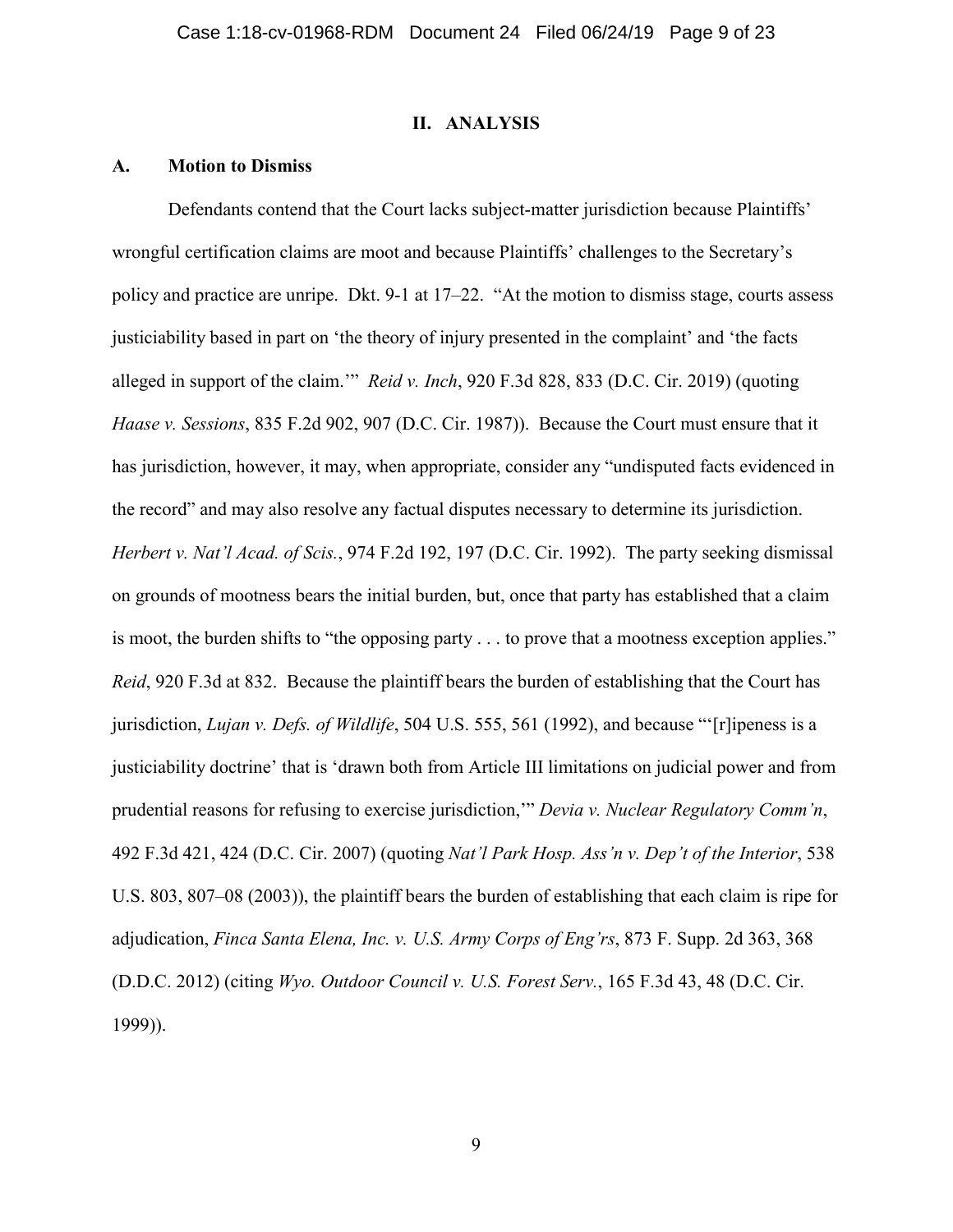# Case 1:18-cv-01968-RDM Document 24 Filed 06/24/19 Page 10 of 23

For the reasons explained below, the Court will grant the Secretary's motion to dismiss Plaintiffs' wrongful certification claims as moot but will deny his motion to dismiss Plaintiffs' policy and practice claims as unripe.

## 1. *Plaintiffs' Wrongful Certification Claims Are Moot*

"To invoke federal jurisdiction, a plaintiff must [have] a 'personal stake' in the outcome of the action," and that personal stake "'must be extant at all stages of review, not merely at the time the complaint is filed.'" *United States v. Sanchez-Gomez*, 138 S. Ct. 1532, 1537 (2018) (first quoting *Genesis Healthcare Corp. v. Symczyk*, 569 U.S. 66, 71 (2013); then quoting *Preiser v. Newkirk*, 422 U.S. 395, 401 (1975)). In general, a claim becomes moot and falls "outside the jurisdiction of the federal courts" if the required personal stake—or concrete interest—ceases to exist at any point in the litigation. *Id*. That rule, however, is subject to at least two exceptions, including an exception for claims that are "capable of repetition, yet evading review." *Spencer v. Kemna*, 523 U.S. 1, 17 (1998). The question posed here is whether that exception applies to Plaintiffs' wrongful certification claims.

It is undisputed that the five specific certifications at issue have expired. *See* Dkt. 10 at 13 (acknowledging that the latest certification expired on December 1, 2018). The Court, accordingly, cannot provide any meaningful relief with respect to those five certifications—in other words, an order setting them aside at this point would have no practical consequence. Plaintiffs do not dispute this premise but instead argue that their wrongful certification claims fall within the capable-of-repetition-yet-evading-review exception to the mootness doctrine. That exception applies when "(1) the challenged action [is] in its duration too short to be fully litigated prior to cessation or expiration, and (2) there [is] a reasonable expectation that the same complaining party [will] be subject to the same action again." *Spencer*, 523 U.S. at 17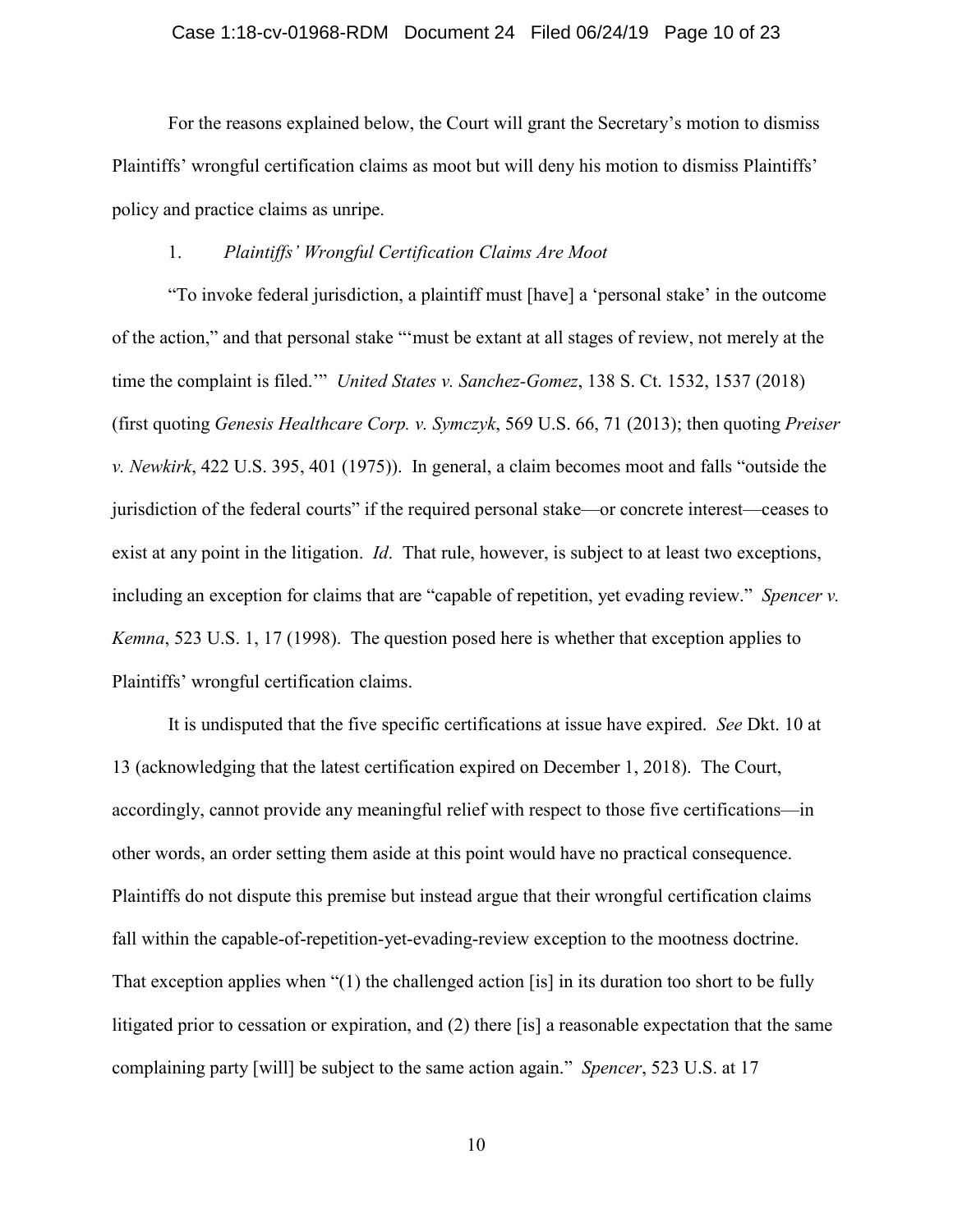## Case 1:18-cv-01968-RDM Document 24 Filed 06/24/19 Page 11 of 23

(alterations in original) (internal quotation marks and citation omitted). Although the "annual nature of the certification process would normally lead to the conclusion that any challenge would evade review, '[a] litigant cannot credibly claim his case "evades review" when he himself has delayed its disposition.'" *Grass Works Lawn Care*, No. 18-cv-1581, 2019 WL 1981087, at \*6 (D.D.C. May 3, 2019) (quoting *Armstrong v. FAA*, 515 F.3d 1294, 1296 (D.C. Cir. 2008)). That is the circumstance here, and it precludes Plaintiffs from relying on the capable-of-repetition-yet-evading-review exception.

The case law in this Circuit is clear. A plaintiff seeking to invoke the exception must "make a full attempt to prevent his case from becoming moot, an obligation that includes filing for preliminary injunctions and appealing denials of preliminary injunctions." *Newdow v. Roberts*, 603 F.3d 1002, 1009 (D.C. Cir. 2010); *see also Grass Works Lawn Care*, 2019 WL 1981087, at \*6 (concluding challenge was moot where plaintiff "waited four months . . . to file suit and never timely requested a preliminary injunction or other expedited relief"); *PETA v. U.S. Fish and Wildlife Serv.*, 59 F. Supp. 3d 91, 98 (D.D.C. 2014) (concluding challenge was moot where plaintiff failed to move for preliminary relief). "The capable-of-repetition doctrine is not meant to save mooted cases that may have remained live but for the neglect of the plaintiff." *Newdow*, 603 F.3d at 1009.

Here, Plaintiffs failed to make a "full attempt" to obtain timely review of their wrongful certification claims. *Id.* Although the Secretary issued the first of the five wrongful certifications on February 12, 2018, *see* Dkt. 10 at 13, Plaintiffs waited until August 23, 2018, to file suit—more than six months later. Plaintiffs, moreover, never moved for preliminary relief and never requested expedited briefing, even though two of the certifications were due to expire *before* briefing on the motion to dismiss was complete and all five certifications were due to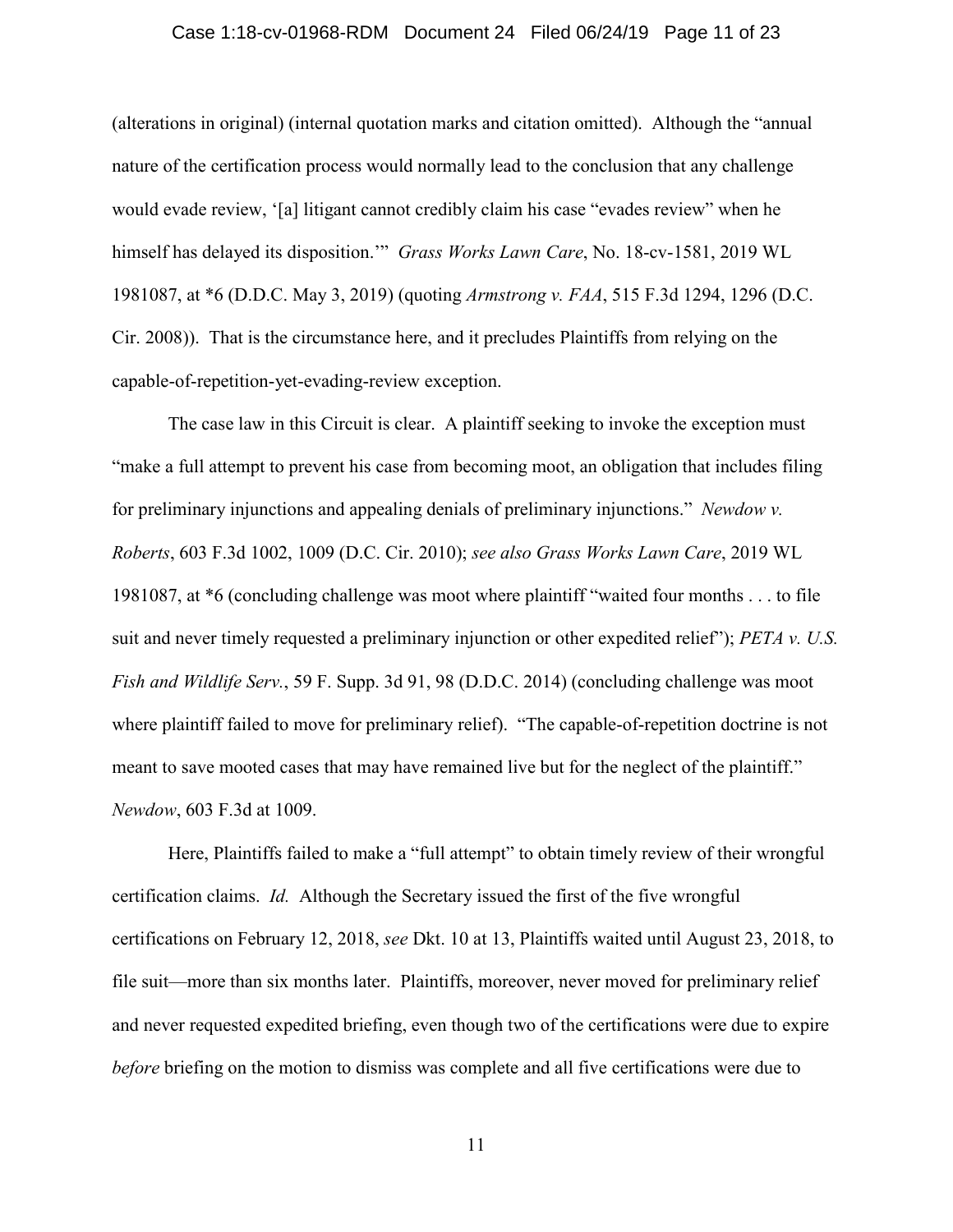# Case 1:18-cv-01968-RDM Document 24 Filed 06/24/19 Page 12 of 23

expire within two weeks of that deadline. *See id.* Because Plaintiffs "cannot credibly claim [that their] case 'evades review' when [they themselves] ha[ve] delayed its disposition," *Grass Works Lawn Care v. Acosta*, 2019 WL 1981087, at \*6 (quoting *Armstrong*, 515 F.3d at 1296), the Court will dismiss their wrongful certification claims as moot.

### 2. *Plaintiffs' Policy and Practice Claims Are Ripe*

That, however, does not end Plaintiffs' suit. "It is well-established that[,] if a plaintiff challenges both a specific agency action and the *policy* that underlies that action, the challenge to the policy is not necessarily mooted merely because the challenge to the particular agency action is moot." *City of Houston v. Dep't of Hous. and Urban Dev.*, 24 F.3d 1421, 1428 (D.C. Cir. 1994) (citing *Payne Enters. v. United States*, 837 F.2d 486 (D.C. Cir. 1988); *Better Gov't Ass'n v. Dep't of State*, 780 F.2d 86 (D.C. Cir. 1986)). To the contrary, even "if a plaintiff's specific claim has been mooted, it may nevertheless seek declaratory relief forbidding an agency from imposing a disputed policy in the future, so long as the plaintiff has standing to bring such a forward-looking challenge and the request for declaratory relief is ripe." *Id.* at 1429. The Court must assess, as a result, whether Plaintiffs' policy and practice claims are justiciable. For present purposes, the Secretary does not dispute that the Department of Labor has a policy and practice of ignoring the prevailing wage or deferring to "no finding" reports by SWAs to calculate the prevailing wage when issuing H-2A certifications, nor does he dispute that Plaintiffs have a concrete and redressable interest in challenging that policy and practice. Instead, he argues that Plaintiffs' claims are "prudentially unripe" because the Department's rulemaking "may soon alter the H-2A program's wage methodology." Dkt. 9-1 at 19.

The ripeness doctrine subsumes two inquiries: first, "the Article III requirement of standing, which requires a [plaintiff] to allege *inter alia* an injury-in-fact that is 'imminent' or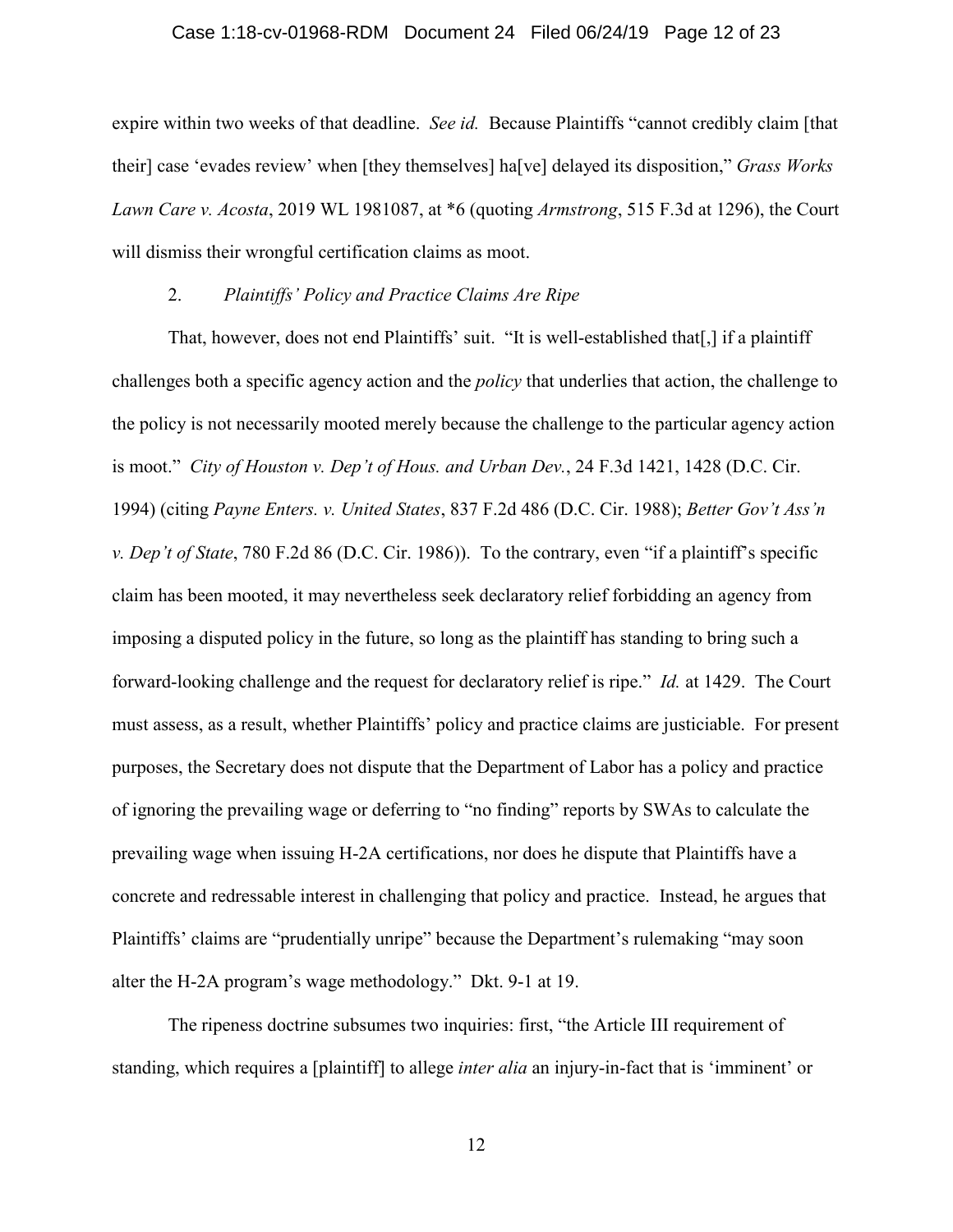#### Case 1:18-cv-01968-RDM Document 24 Filed 06/24/19 Page 13 of 23

'certainly impending,'" and, second, "prudential reasons for refusing to exercise jurisdiction." *Am. Petroleum Inst. v. EPA*, 683 F.3d 382, 387 (D.C. Cir. 2012) (first quoting *Nat'l Treasury Emps. Union v. United States*, 101 F.3d 1423, 1427–28 (D.C. Cir. 1996); then quoting *Nat'l Park Hospitality Ass'n v. Dep't of Interior*, 538 U.S. 803, 808 (2003)). The second of those inquiries, which is all that is at issue here, is designed to "prevent the courts, through avoidance of premature adjudication, from entangling themselves in abstract disagreements over administrative policies, and also to protect the agencies from judicial interference until an administrative decision has been formalized and its effects felt in a concrete way by the challenging parties." *Abbott Labs. v. Gardner*, 387 U.S. 136, 148–49 (1967). To achieve this goal, courts must evaluate two factors before proceeding: "the fitness of the issue for judicial decision and the hardship to the parties of withholding court consideration." *Id.* at 149. Under the fitness prong of this test, courts must consider [1] whether the claim raises a question that "is 'purely legal, [2] whether consideration of the issue would benefit from a more concrete setting, and [3] whether the agency's action is sufficiently final.'" *Atl. States Legal Found. v. EPA*, 325 F.3d 281, 284 (D.C. Cir. 2003) (citation omitted). Under the hardship prong, courts must ask whether the challenged administrative action is likely to have a "direct and immediate effect" on the "primary conduct" of the plaintiff. *Toilet Goods Ass'n v. Gardner*, 387 U.S. 158, 164 (1967) (citation omitted); *see also Nat'l Park Hospitality Ass'n*, 538 U.S. at 810. In the context of APA challenges, however, once it is determined that "an issue is clearly fit for review, there is no need to consider 'the hardship to the parties of withholding court consideration,' because there would be no advantage to be had from delaying review," *Action for Children's Television v. FCC*, 59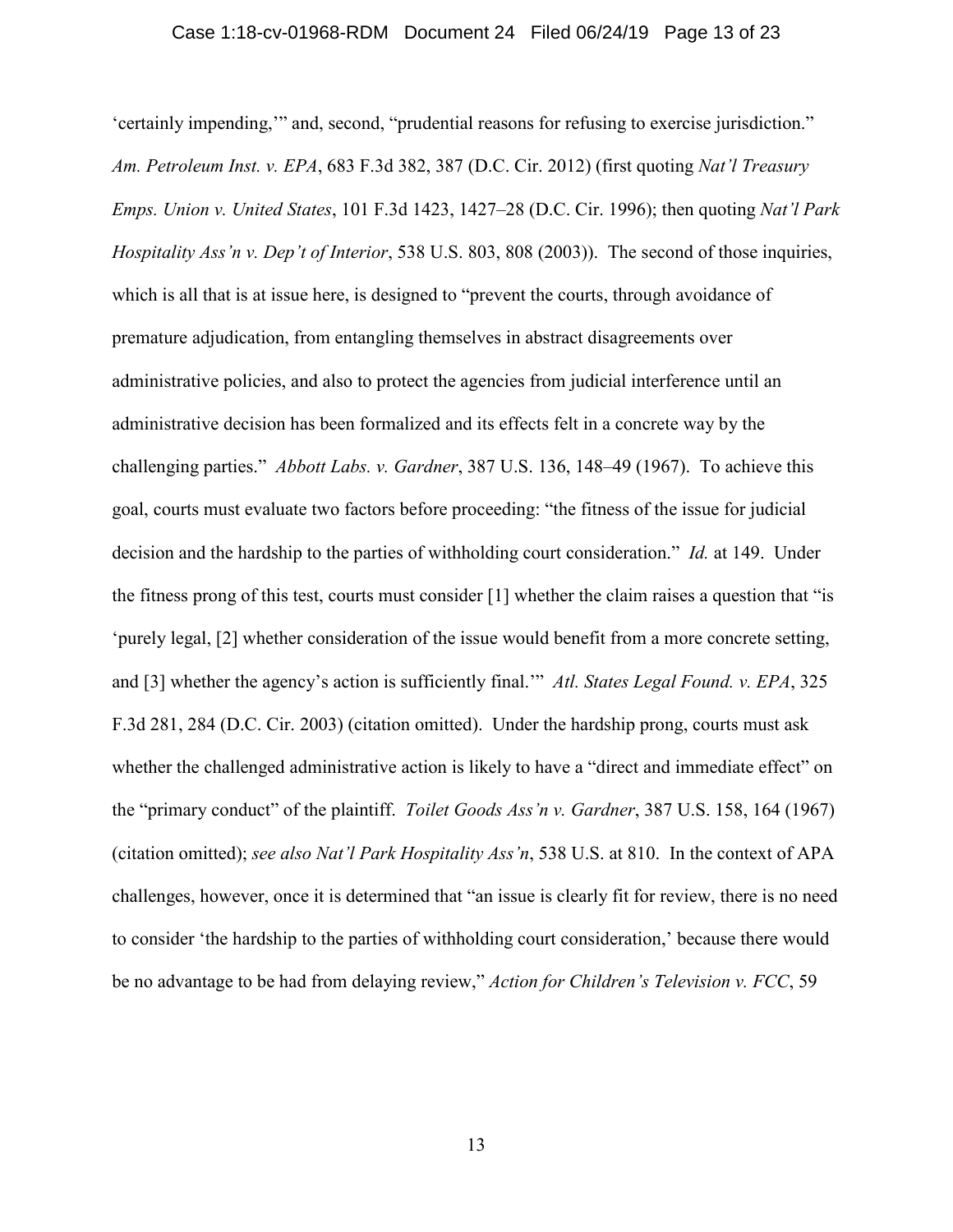F.3d 1249, 1258 (D.C. Cir. 1995) (internal citations omitted); *see also Cohen v. United States*, 650 F.3d 717, 735 (D.C. Cir. 2011). [1](#page-13-0)

Turning first to the "fitness" inquiry, the Court concludes that the issues presented by Plaintiffs' policy and practice claims are fit for adjudication. Whether the Offered Wage Rate provision precludes the Secretary from certifying a wage lower than the "prevailing hourly wage," 20 C.F.R. § 655.120(a)—as calculated by the OES—is a "purely legal" question, as is the question whether the Secretary's failure to enforce that requirement constitutes a procedural or substantive violation of the APA, *see Nat'l Ass'n of Home Builders v. U.S. Army Corps of Eng'rs*, 417 F.3d 1272, 1282 (D.C. Cir. 2005) ("[C]laims that an agency's action is arbitrary and capricious or contrary to law present purely legal issues." (citation omitted)). The Secretary does not dispute that the questions raised by Plaintiffs' policy and practice claims are purely legal but, instead, argues that consideration of those questions "would benefit from a more concrete setting," *Atl. States Legal Found.*, 325 F.3d at 284 (citation omitted), and that "the agency's action is [not] sufficiently final," *id*., because "the administrative process is still in flux," Dkt. 9- 1 at 20. The Court is unconvinced.

<span id="page-13-0"></span> $\frac{1}{1}$  $<sup>1</sup>$  Although a plaintiff must allege a "final agency action" to state a claim under the APA, the</sup> Court does not address whether Plaintiffs have—or can—satisfy the final agency action requirement because (1) the requirement is non-jurisdictional, *see Trudeau v. FTC*, 456 F.3d 178, 185 (D.C. Cir. 2006), and (2) the Secretary has not moved to dismiss Plaintiffs' complaint on this ground. Moreover, any arguable absence of a final agency action for purposes of Plaintiffs' APA policy and practice challenge does not implicate the "fitness" of Plaintiffs claims for adjudication. As explained above, the "fitness" prong considers whether Plaintiffs' claims are purely legal and sufficiently final to prevent the Court from interfering in an agency proceeding or activity that is inchoate, abstract, or not yet concrete. Here, Plaintiffs allege that the Secretary "regularly grants certifications to employers that do not" pay the prevailing wage, Dkt. 1 at 2 (Compl. ¶ 3), and, indeed, "has granted hundreds of temporary labor certifications where the offered wage rate is lower than the prevailing wage rate," *id*. at 9 (Compl. ¶ 30).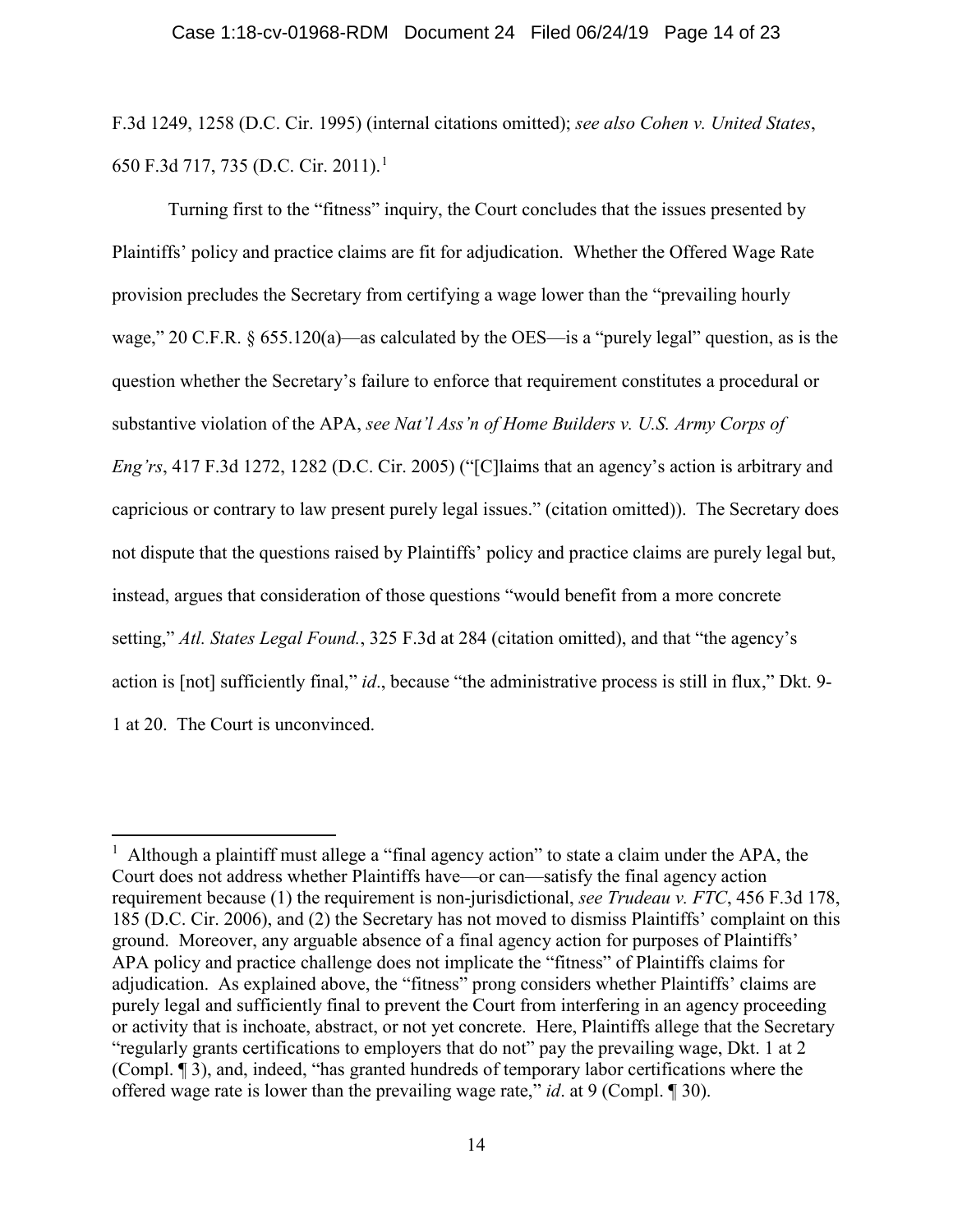### Case 1:18-cv-01968-RDM Document 24 Filed 06/24/19 Page 15 of 23

The crux of the Secretary's argument is that he "is currently reconsidering" the H-2A implementing regulations and, thus, there exists "too much speculation regarding whether the [Department's] wage methodology will still affect the Plaintiffs." Dkt. 9-1 at 21; *see also* Dkt. 12 at 12 (noting that the Department "is currently amending the H-2A program regulations and reconsidering the H-2A wage methodology"). But it is the government, and not the Plaintiffs, that asks the Court to speculate. There is no dispute that the existing regulations require that an employer seeking an H-2A certification pay its employees the highest of four wages, including the "prevailing hourly wage." 20 C.F.R. § 655.120(a). Nor does the government offer any basis to question Plaintiffs' allegations that the Secretary "regularly grants certifications to employers" that pay lower than the applicable "prevailing wage," Dkt. 1 at 2 (Compl. ¶ 3), which Plaintiffs argue should be calculated based on the OES, *id.* at 9 (Compl. ¶ 30), and that they are "harmed by" this practice, *id*. at 3 (Compl. ¶ 5).

The government nonetheless posits, based solely on a "joint cabinet statement" and the Department of Labor's Fall 2018 regulatory agenda, that the Secretary "is *considering possible* amendments of different areas of the existing H-2A regulations, including the methodology used to establish the required wage rate for the H-2A program." Dkt. 9-2 at 3–4 (Thompson Decl. ¶ 11) (emphasis added). The mere "consideration" of "possible" amendments that might alter the existing legal landscape, however, hardly renders the existing, binding regulations in "flux." Likewise, a "joint cabinet statement" noting that "the Departments of State, Agriculture, Labor, and Homeland Security are embarking on a process to modernize the H-2A visa program by clarifying and improving the regulations governing the program" promises no relief and sets no timeline. *Id.* at 3 (Thompson Decl. ¶ 6). According to the Secretary's last notification to the Court, the Office of Management and Budget was required to complete its review of the NPRM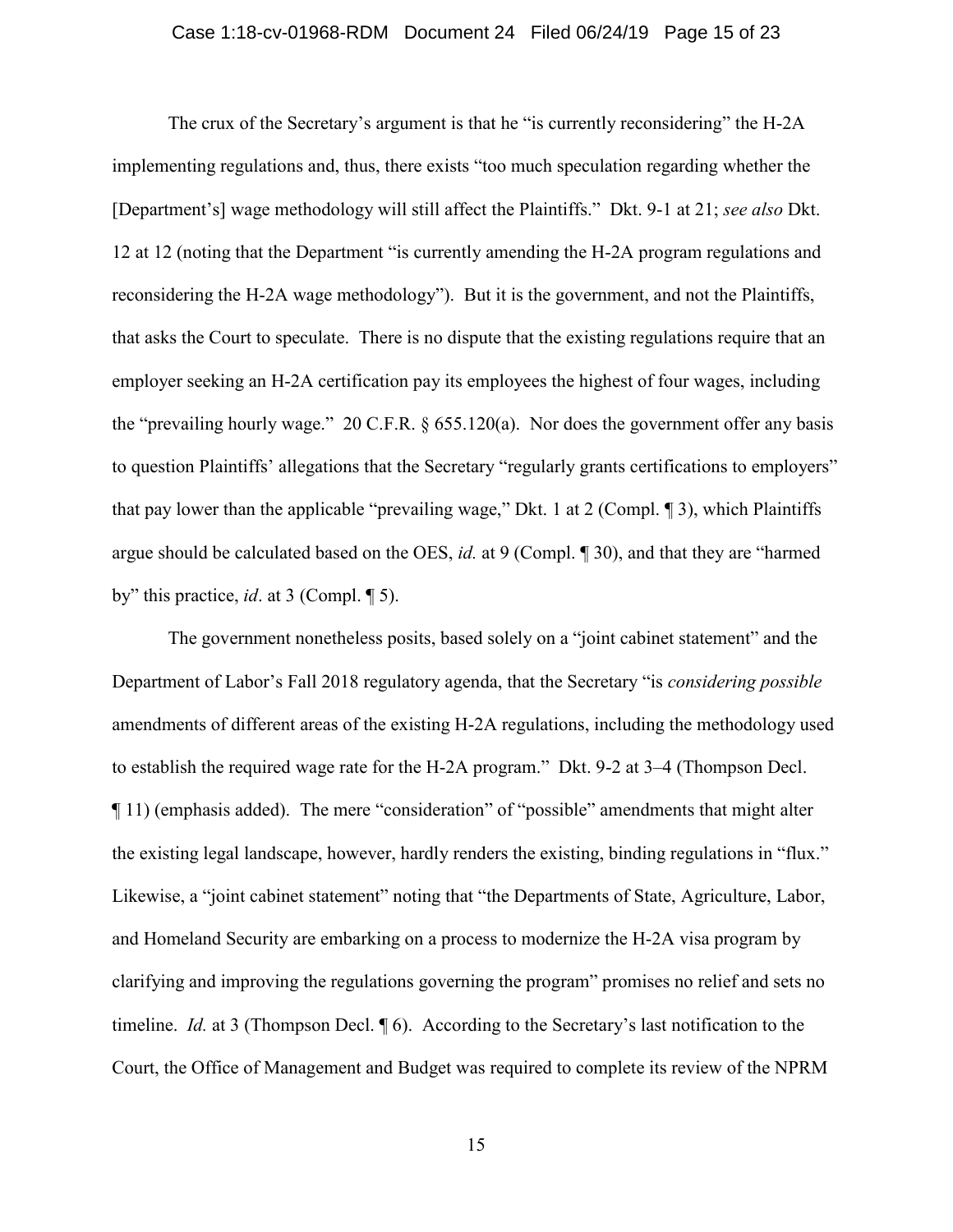## Case 1:18-cv-01968-RDM Document 24 Filed 06/24/19 Page 16 of 23

by the end of May 2019, Dkt. 20 at 1–2; that date is now past, and the Secretary has not informed the Court that he has—or will imminently—promulgate an NPRM, much less that an ongoing rulemaking is likely to change § 655.120(a) in material respects.

The government's speculation is far from enough to show that the Offered Wage Rate provision is in flux. But even if a rulemaking was in progress, and even if the NPRM proposed to modify  $\S 655.120(a)$  in material respects, "[t]he fact that a law may be altered in the future has nothing to do with whether it is subject to judicial review at the moment." *Appalachian Power Co. v. EPA*, 208 F.3d 1015, 1022 (D.C. Cir. 2000); *see also Am. Petroleum Inst.*, 906 F.2d 729, 739–40 (D.C. Cir. 1990) ("If the possibility of unforeseen amendments were sufficient to render an otherwise fit challenge unripe, review could be deferred indefinitely."). The Secretary cites to *Toilet Goods Association*, but that case provides no support for his position. *Toilet Goods Association* dealt with a pre-enforcement challenge, 387 U.S. at 160, while this case challenges an alleged policy and practice that is ongoing. The Supreme Court held that the pre-enforcement challenge in *Toilet Goods Association* was unripe, moreover, because "judicial appraisal . . . [was] likely to stand on a much surer footing in the context of a specific application of [the] regulation" at issue. *Id.* at 164. This case, in contrast, challenges a "generalized policy" that, according to Plaintiffs' claims, has nothing to do with the merits of any individual application for an H-2A certification. *See* Dkt. 9-1 at 21. There is, accordingly, no basis for the Court to conclude that Plaintiffs' policy and practice claims are unfit for review.

Because Plaintiffs' claims are clearly fit for review, the Court need not consider the hardship prong of the ripeness inquiry. *See Atl. States Legal Found.*, 325 F.3d at 284. But even if the Court were to do so, Plaintiffs have offered plausible allegations and uncontested evidence sufficient to show that, absent judicial relief, Plaintiffs risk continued harm in the form of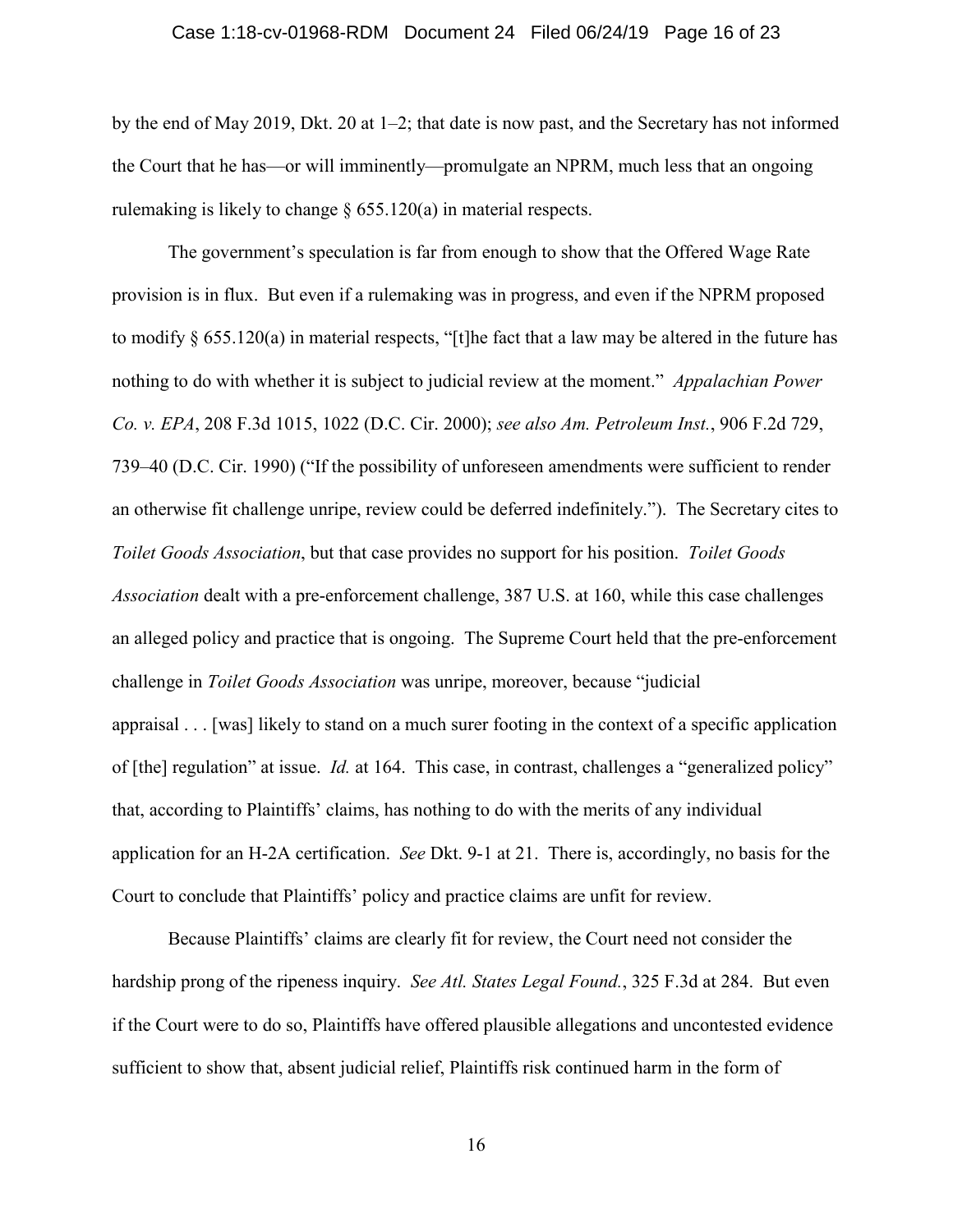### Case 1:18-cv-01968-RDM Document 24 Filed 06/24/19 Page 17 of 23

depressed wages and lost job opportunities. *Cf. Comite de Apoyo a Los Trabajadores Agricolas v. Perez*, 774 F.3d 173, 184 (3d Cir. 2014) ("*CATA*") ("[T]he possibility . . . [of] some future rulemaking that may or may not lead to a change in the rules does not ameliorate the harm that DOL's current use of those rules is causing plaintiffs now."). Plaintiffs allege that the Secretary has a continuing policy and practice of disregarding the prevailing wage, at least whenever the relevant SWA fails to specify a prevailing wage rate. Dkt. 1 at 2, 9 (Compl.  $\P$  3, 29). According to Plaintiffs, that was the case in 35 states and territories between 2015 and 2018. Dkt. 10-2 at 1 (Schell Decl. ¶ 4). Plaintiffs also offer the declaration of Baldemar Velasquez, the President of FLOC, who attests that "[e]very season, FLOC members work in H-2A jobs where state workforce agencies have not conducted a wage survey" and are thus paid a wage that is lower than the prevailing wage. Dkt. 10-3 at 2 (Velasquez Decl.  $\P$  5–6). Finally, the individual plaintiffs allege that they "regularly travel[] to farms located in other states to obtain well-paid, temporary agricultural employment." Dkt. 1 at 4 (Compl. ¶ 8). Accepting the truth of Plaintiffs' allegations, as the Court must do at this stage of the litigation, the Court concludes that the individual plaintiffs will continue to lose higher-wage job opportunities if the Secretary continues his policy and practice of certifying wages lower than the "prevailing wage" calculated by OES. [2](#page-16-0) *Cf. id.* at 10–13 (Compl. ¶¶ 33, 36, 39, 42, 45) (alleging that they would not travel to other areas of the United States for employment for wages that were lower than the prevailing wage calculated by OES). That is more than sufficient to demonstrate hardship. The Court will,

<span id="page-16-0"></span> $\overline{2}$  $2\,$  To the extent the Secretary maintains that circumstances have changed and that, for example, none of the individual plaintiffs is seeking farm employment in 2019 or 2020, the remedy is not to dismiss the case as unripe, but, rather, to move for summary judgment on grounds of mootness. *See Taylor v. Resolution Trust Corp.*, 56 F.3d 1497, 1502 (D.C. Cir. 1995) ("A request for injunctive relief remains live only so long as there is some present harm left to enjoin."). The burden of establishing mootness, however, rests with the defendant. *Reid*, 920 F.3d at 832.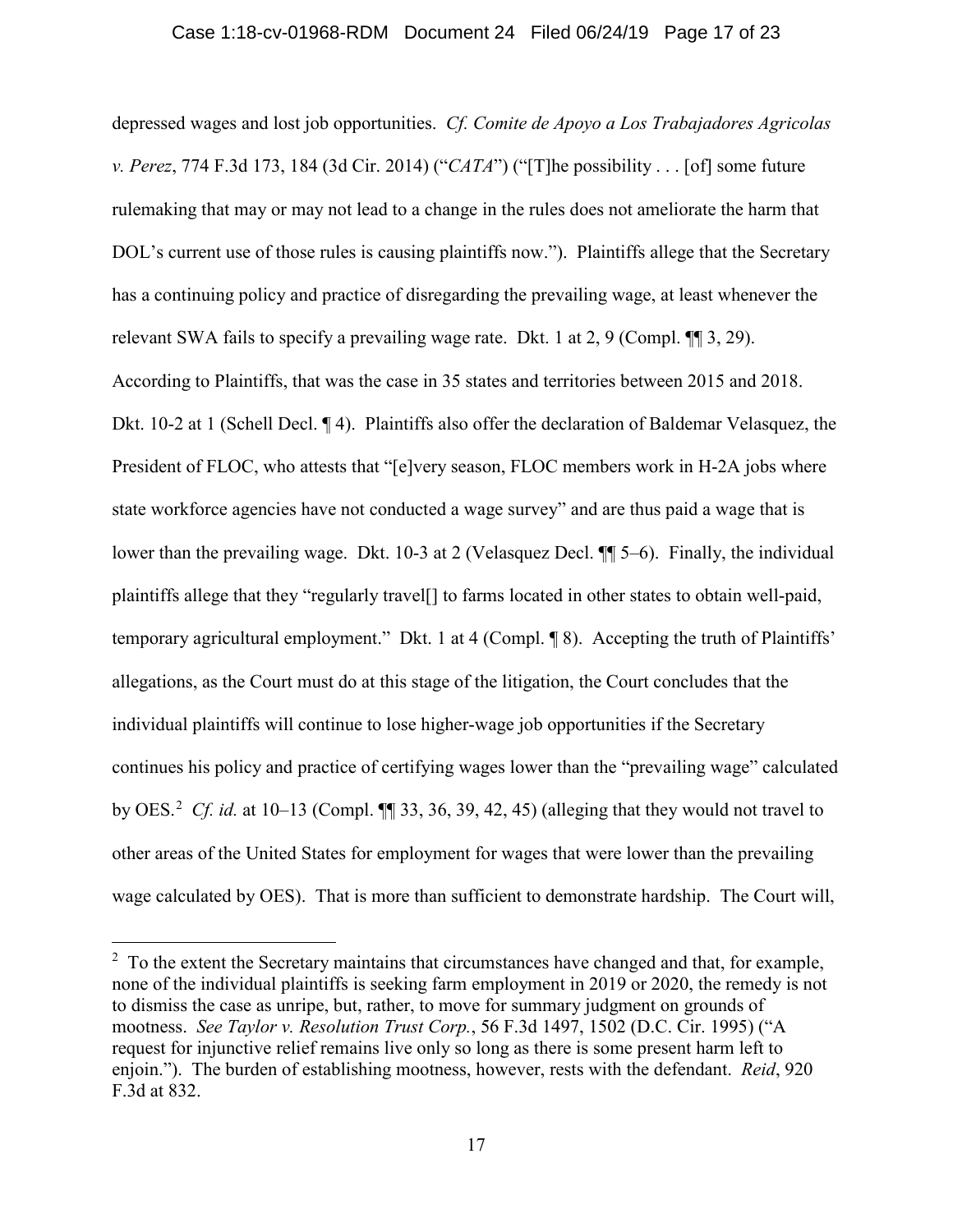#### Case 1:18-cv-01968-RDM Document 24 Filed 06/24/19 Page 18 of 23

accordingly, deny Defendants' motion to dismiss with respect to Plaintiffs' policy and practice claims.

## **B. Motion to Transfer**

Defendants argue in the alternative that the Court should transfer the case to the United States District Court for the Northern District of Illinois, where "the materials related to the allegedly wrongful certifications are located." Dkt. 9-1 at 22. Pursuant to 28 U.S.C. § 1404(a), the Court may transfer a case to "any other district or division where it might have been brought" for the "convenience of the parties and witnesses, in the interest of justice." The inquiry is twofold. First, the Court must determine whether the case could have been brought in the transferee district. *Van Dusen v. Barrack*, 376 U.S. 612, 616 (1964). Second, the Court must weigh the private and public interests at stake. *Aracely v. Nielsen*, 319 F. Supp. 3d 110, 127 (D.D.C. 2018) (citations omitted). This requires the Court to consider the "preferred forum of the parties," the "location where the claim arose," and other "factors of convenience," as well as "the transferee district's familiarity with the governing law," "the relative congestion of the courts," and the "local interest in deciding local controversies at home." *Id.* at 128–130. As the moving party, the Secretary bears the burden of justifying the proposed transfer. *Id.* at 127 (citations omitted).

### 1. *Venue Is Not Proper in the Northern District of Illinois*

The Secretary's motion fails at the first step because he has not shown that venue is proper in the Northern District of Illinois. The federal-entity venue provision provides in relevant part:

A civil action in which a defendant is an officer or employee of the United States or any agency therefor acting in his official capacity . . . or an agency of the United States, or the United States, may, except as otherwise provided by law, be brought in any judicial district in which (A) a defendant in the action resides, (b) a substantial part of the events or omissions giving rise to the claim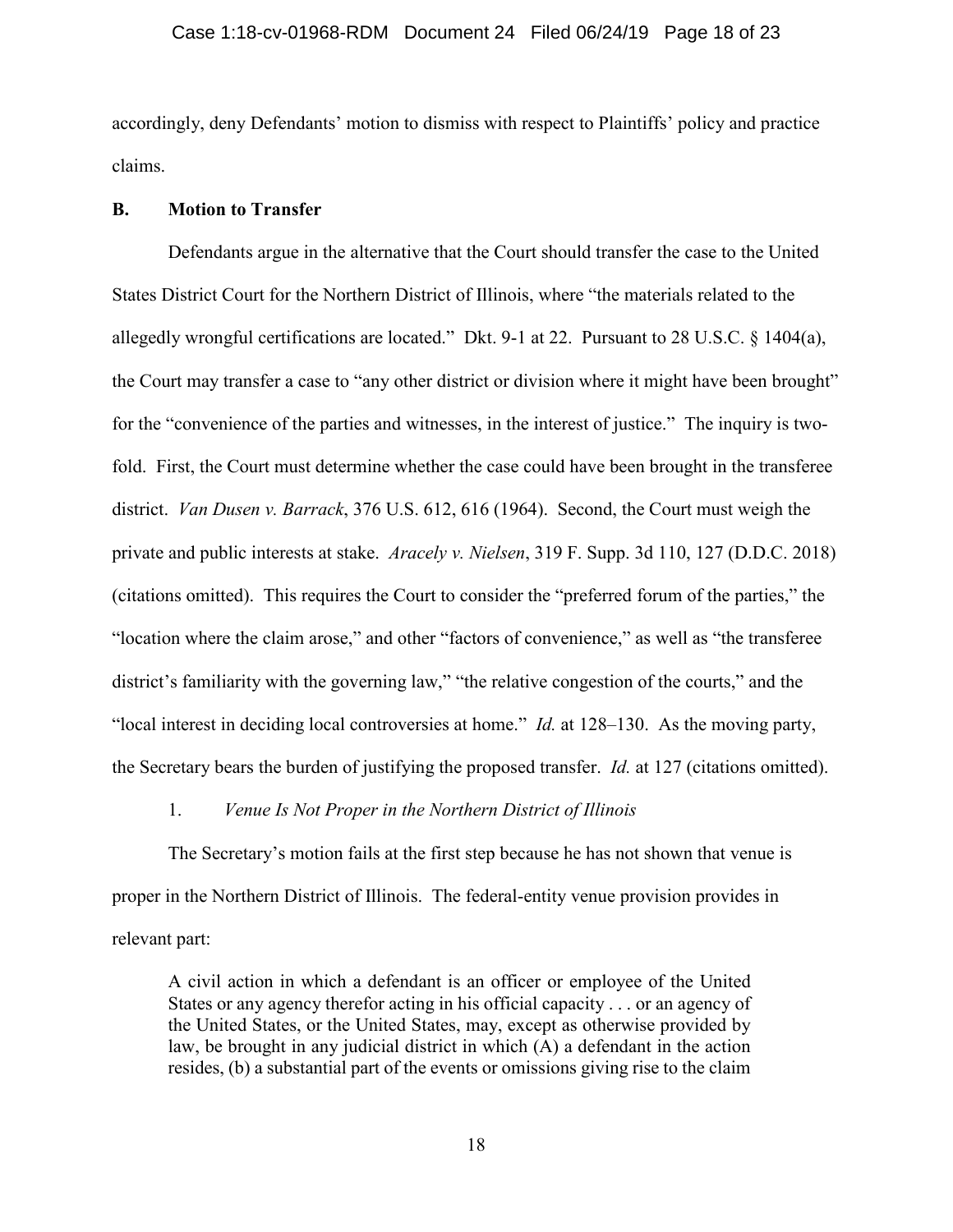occurred  $\ldots$  or (C) the plaintiff resides if no real property is involved in the action.

28 U.S.C. § 1391(e)(1). Although the Department maintains a regional office in Chicago, neither the Secretary of Labor nor the Department of Labor "resides" in the Northern District of Illinois; both are, instead, residents of the District of Columbia. *See Reuben H. Donnelley Corp. v. FTC*, 580 F.2d 264, 267 (7th Cir. 1978) ("There is nothing in [28 U.S.C. § 1391(e)] or its legislative history which suggests that Congress also sought to allow a federal agency to be sued Eo nominee wherever it may maintain an office."); *Archuleta v. Sullivan*, 725 F. Supp. 602, 605 (D.D.C. 1989) ("[For] an officer or employee of the United States . . . acting in his official capacity . . . the place where he resides is not the defendant's personal residence but his official residence." (citing *Lamont v. Haig*, 590 F.2d 1124 (D.C. Cir. 1978))). Likewise, none of the Plaintiffs reside in the Northern District of Illinois: two of the individual plaintiffs reside in Arizona, Dkt. 1 at 4 (Compl. ¶¶ 10–11); one resides in Texas, *id.* (Compl. ¶ 9); and the fourth resides in Florida, *id*. at 5 (Compl. ¶ 12); moreover, the FLOC resides in Ohio, *id*. at 1 (Compl. Caption).

Venue, then, is proper in the Northern District of Illinois only if "a *substantial* part of the events or omissions giving rise to the claim occurred" there. 28 U.S.C. § 1391(e)(1) (emphasis added). The Secretary argues that the events at issue "took place in Chicago" because "Letter[s] for H2-A Foreign Labor Certifications" are sent from the Department's "Chicago National Processing Center." *See* Dkt. 12 at 15 & n.2. That is not enough. The core of Plaintiffs' remaining claims challenges a Department-wide policy and practice. Based on the allegations of the complaint and the record as it now stands, the Court cannot conclude that a "substantial part of" the events at issue occurred in the Northern District of Illinois because: (1) the specific certifications identified in the complaint were issued to businesses operating in Montana,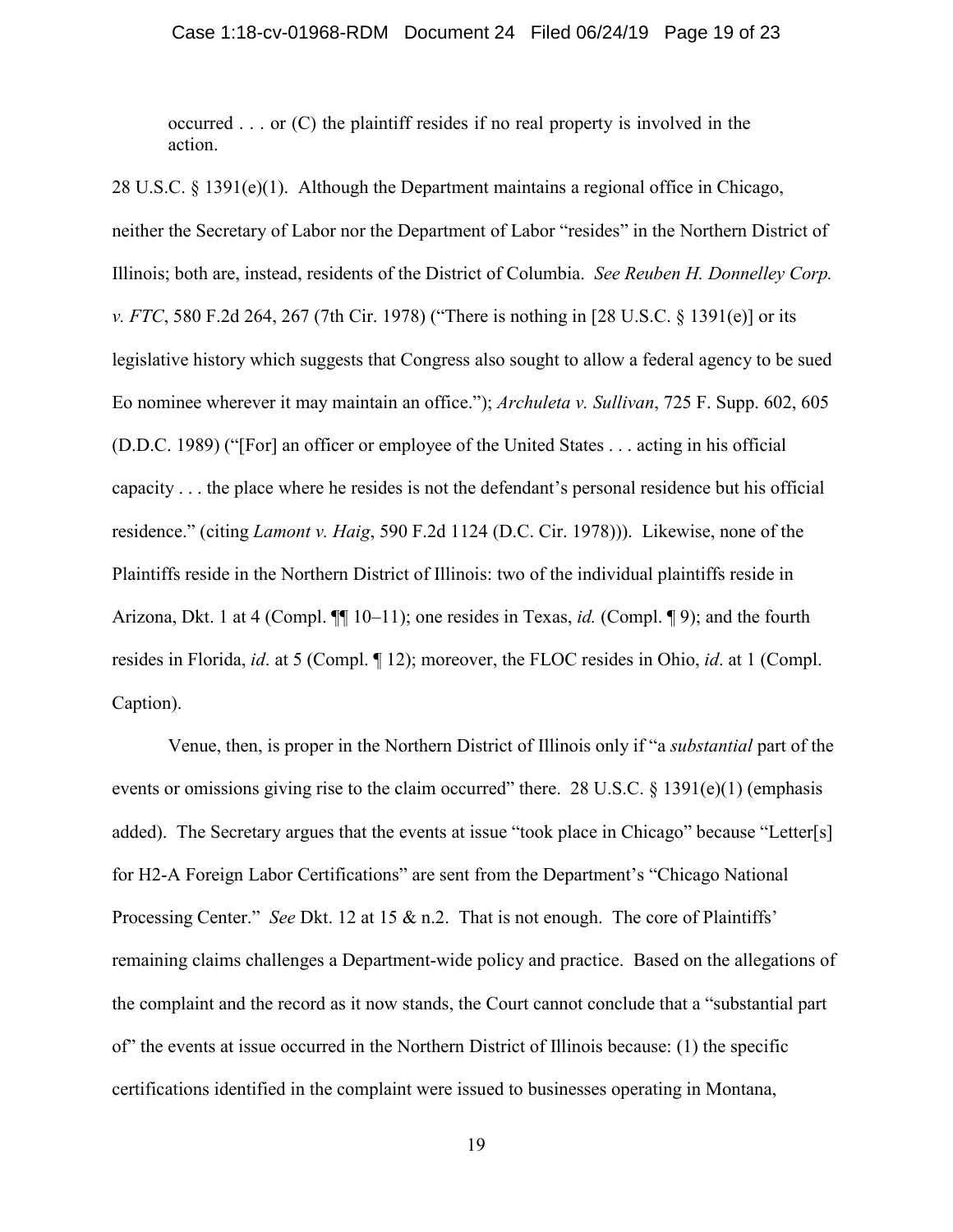### Case 1:18-cv-01968-RDM Document 24 Filed 06/24/19 Page 20 of 23

Nevada, Nebraska, North Dakota, and South Carolina; (2) there is no reason to believe that the challenged policy and practice will apply to farms located in the Northern District of Illinois with any greater frequency than anywhere else in the United States; (3) the Secretary of Labor, who is ultimately responsible for the policy and practice, resides in the District of Columbia; (4) the Administrator of the Office of Foreign Labor Certification, who is directly responsible for the policy and practice, resides in the District of Columbia, *see* Dkt. 9-2 at 4 (Thompson Decl.) ("Executed . . . Washington, D.C."); *see also* Modernizing Recruitment Requirements for the Temporary Employment of H-2A Foreign Workers in the United States, 83 Fed. Reg. 55985, 55986 (Nov. 9, 2018) (listing Washington, D.C. address for contacting OFLC Administrator); (5) the Offered Wage Rate provision, which forms the core of Plaintiffs' challenge, was promulgated in the District of Columbia, and, if modified, will be modified here as well, *cf. Oceana, Inc. v. Pritzker*, 58 F. Supp. 3d 2, 6 (D.D.C. 2013) (noting that the District has an interest in "federal regulations promulgated in the capital"); and (6) there is no basis in the current record to conclude that the challenged policy and practice was formulated in the Northern District of Illinois. Were this a challenge to the erroneous adjudication of a particular application for a certification by the Department's Chicago National Processing Center, venue might well be proper in the Northern District of Illinois. But that is not what this case is about, and, at least as the record now stands, the Secretary has failed to carry his burden of demonstrating that venue would be proper in the Northern District of Illinois.

## 2. *The Public and Private Interest Factors Also Weigh Against Transfer*

In any event, the balance of interests weighs against transferring the case from this Court to the Northern District of Illinois. With respect to the parties' interests, the Court concludes that Plaintiffs' choice of forum outweighs the inconvenience, if any, that the government might suffer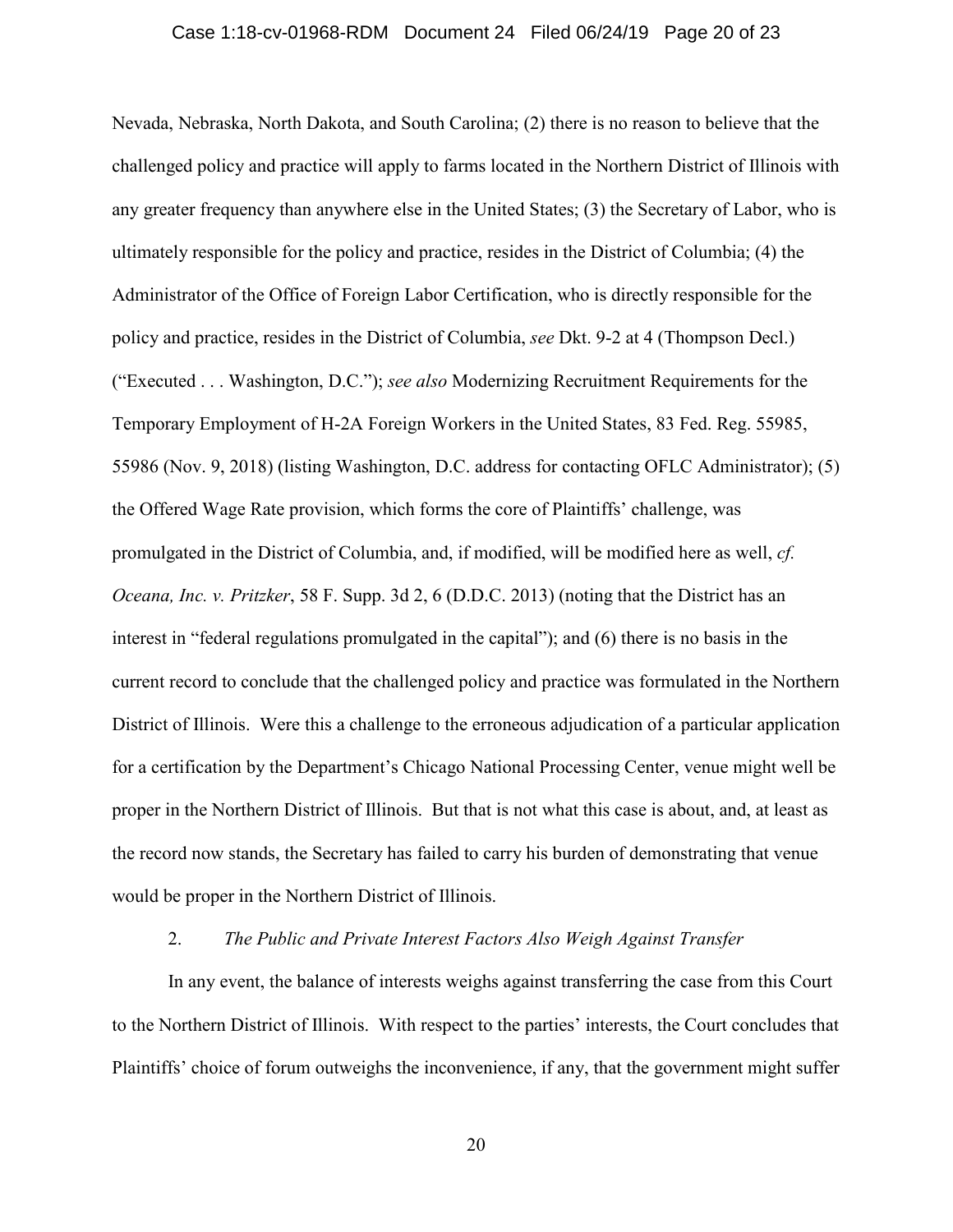# Case 1:18-cv-01968-RDM Document 24 Filed 06/24/19 Page 21 of 23

because "materials related to the allegedly wrongful certifications are located at . . . [the Department of Labor's] Chicago National Processing Center." Dkt. 9-1 at 22–23. As explained above, Plaintiffs' claims do not turn on the Chicago National Processing Center's adjudication of any specific application; rather, Plaintiffs are challenging the Secretary's nationwide policy and practice of certifying wages below the prevailing wage for the H-2A visa program. Because the Department is headquartered here, the senior officials responsible for setting national policy are presumably located here, and any documentation relating to national policy is likely located here, the private interest factors weigh against transfer.

Consideration of the public interest factors supports the same result. The Secretary does not contend that the Northern District of Illinois has any unique expertise in adjudicating APA challenges of this type nor does he allege that the courts there are less congested than those here. Instead, his argument rests on the bare assertion that the present controversy is "local" to Illinois. Dkt. 9-1 at 24. That is not right. The policy and practice, if there is one, applies nationwide. *See Otay Mesa Prop. L.P. v. U.S. Dep't of Interior*, 584 F. Supp. 2d 122, 126 (D.D.C. 2008) (setting forth test for determining whether a controversy is "local" in nature). Where, as here, a controversy "stems from the formulation of national policy on an issue of national significance," the public interest typically does not favor transferring the case to a different venue. *Oceana, Inc.*, 58 F. Supp. 3d at 6; *see also Ctr. for Biological Diversity v. Ross*, 310 F. Supp. 3d 119, 127–28 (D.D.C. 2018); *Stewart v. Azar*, 308 F. Supp. 3d 239, 247 (D.D.C. 2018).

The Court will, accordingly, deny Defendants' request to transfer the case to the District Court for the Northern District of Illinois.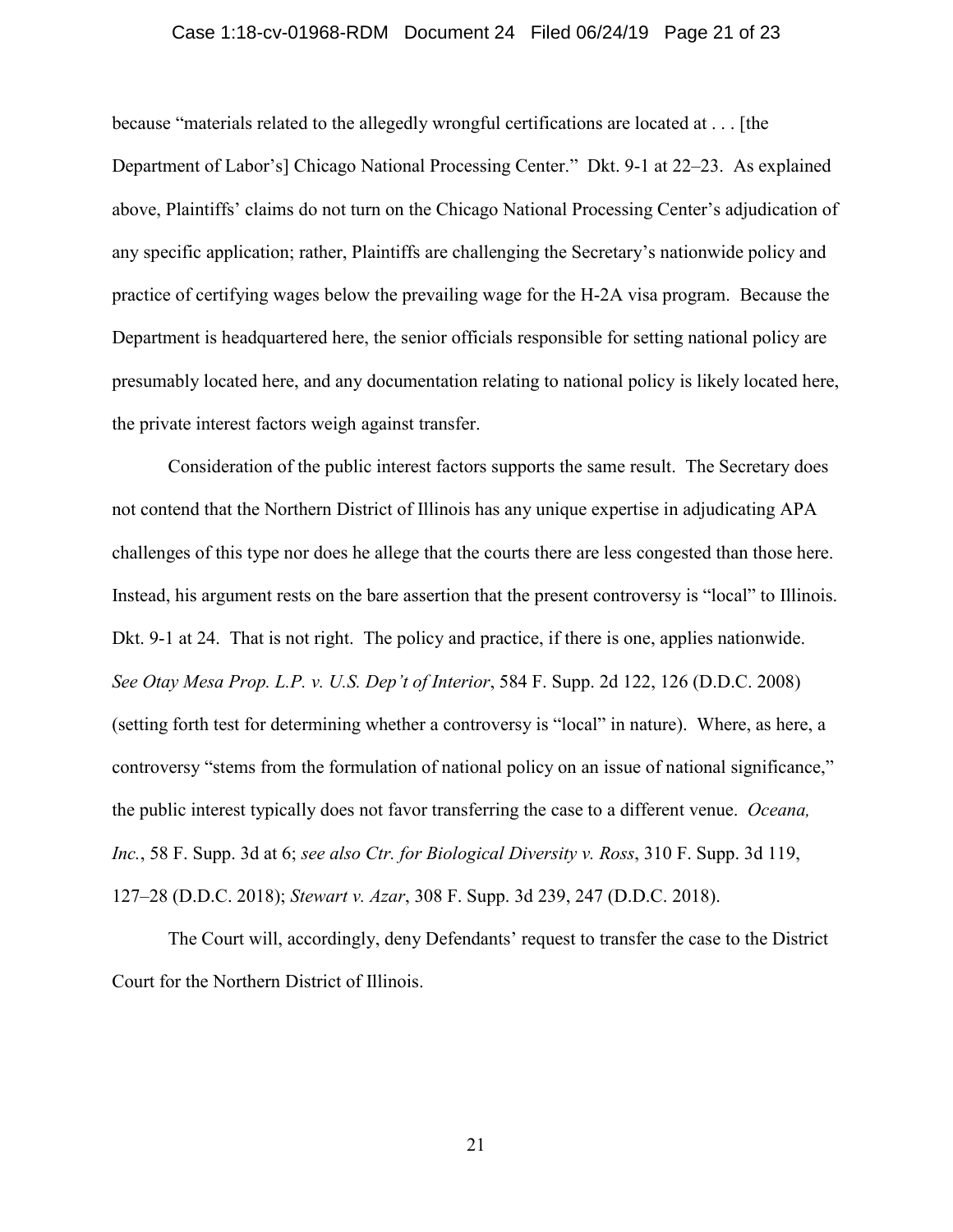# **C. Motion to Stay**

Finally, the Secretary moves to "stay all proceedings in this case until April 26, 2019," Dkt. 9-1 at 27, the date by which the Secretary initially anticipated "that its plan for additional rulemaking concerning the challenged wage-rate issued in this case [would have been] better known," *id.* at 9. That date has now passed, and the Secretary has failed to inform the Court that he has—or will imminently—issue a NPRM proposing to amend  $\S 655.120(a)$  in relevant respects. It, accordingly, appears that the Secretary's request for a stay is moot.

Even assuming that the Secretary's request for a stay is still operative, however, the Court is unpersuaded. The Court, to be sure, has broad discretion to stay a case pending the outcome of proceedings in another forum. *See Hisler v. Gallaudet Univ.*, 344 F. Supp. 2d 29, 35 (D.D.C. 2004) ("[A] trial court may, with propriety, find it is efficient for its own docket and the fairest course for the parties to enter a stay of an action before it, pending resolution of independent proceedings which bear upon the case." (citation omitted)). But the Supreme Court has cautioned that, "if there is even a fair possibility that the stay . . . will work damage to someone else," the movant must "must make out a clear case of hardship or inequity in being required to go forward." *Landis v. N. Am. Co.*, 299 U.S. 248, 255 (1936). The Secretary contends that a stay is warranted here because the Department "is currently engaged in rulemaking on the H-2A program, the results of which could substantially affect the entire nature of the case." Dkt. 9-1 at 25. For the same reasons that the Secretary's inchoate plan to issue an NPRM does not undercut the fitness of Plaintiffs' claims for adjudication, the Court concludes that a stay is unwarranted.

In light of the uncertainties regarding the contemplated NPRM discussed above, and the risk that the existing policy and practice of certifying wages lower than the prevailing wage defined by the OES, Dkt. 10 at 29–30, will cause Plaintiffs concrete harm in the near future, the